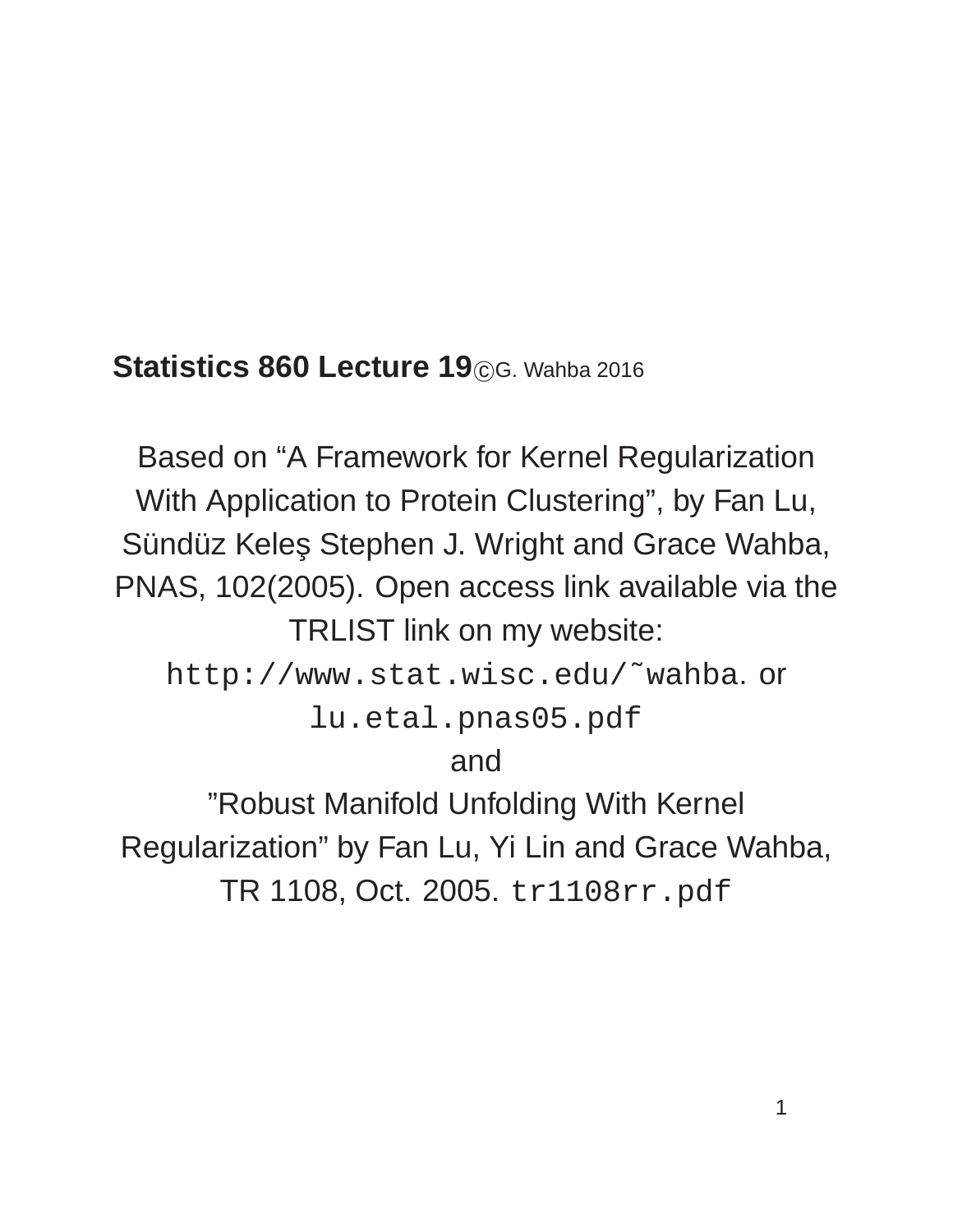An approach to supervised/semi-supervised machine learning is described, using Regularized Kernel Estimation. This can be used when only noisy dissimilarity data between objects in a training set is given. A particularly interesting example is provided by the use of BLAST scores in clustering and classifying protein sequence data; the BLAST scores give a pairwise dissimilarity score between protein sequences, labeled or not. A variant of the problem is appropriate as a dimension reduction tool for data that sits in a low dimensional nonlinear manifold in a high dimensional space. Tuning and computation issues and open questions will be mentioned. Next lecture will show how the RKE was used to analyze pedigree information.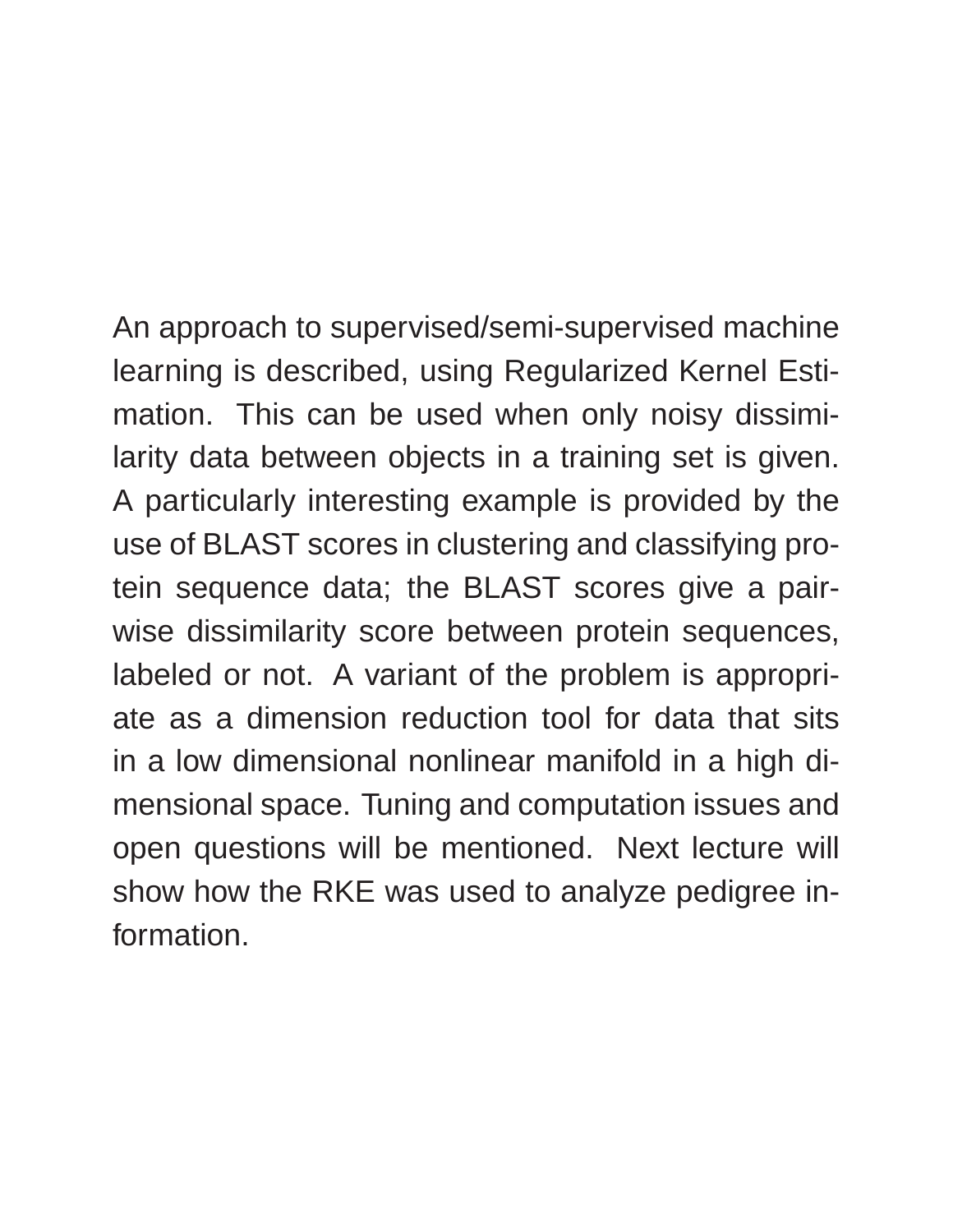# OUTLINE

1. Motivation: To cluster and classify objects for which only dissimilarity information is known (ex. Protein Sequences)

- 2. Multidimensional Scaling, other related work
- 3. Dissimilarity information and RKE
- 4. Special case:  $l_1$  loss and trace penalty.
- 5. The General Convex Cone Problem
- 6. The "Newbie" formulation.
- 7. A numerical trick: subsampling
- 8. Eigensequence plots, truncation, tuning
- 9. Clustering and classification of protein sequences
- 10. Multiple sources of information
- 11. Robust manifold unfolding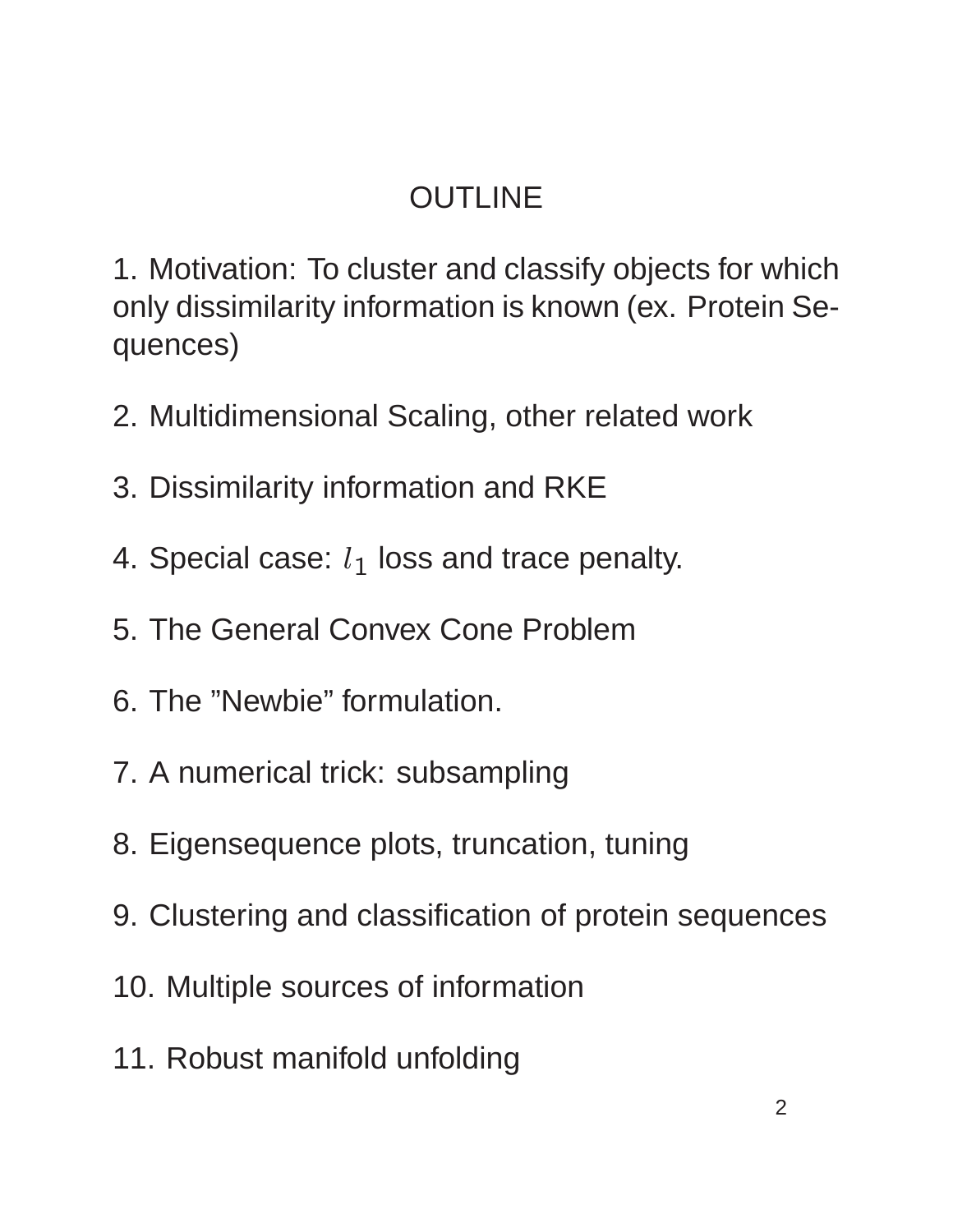

3D representation of the sequence space for 280 proteins from the globin family. Red: $\alpha$ -globins, blue:  $\beta$ globins, purple: myoglobins, green: a heterogeneous group of proteins from other small subfamilies within the globin family. Note that there are no units on the axes. The coordinate system has been derived from (noisy, scattered, incomplete) dissimilarity data (BLAST scores) via Regularized Kernel Estimation (RKE).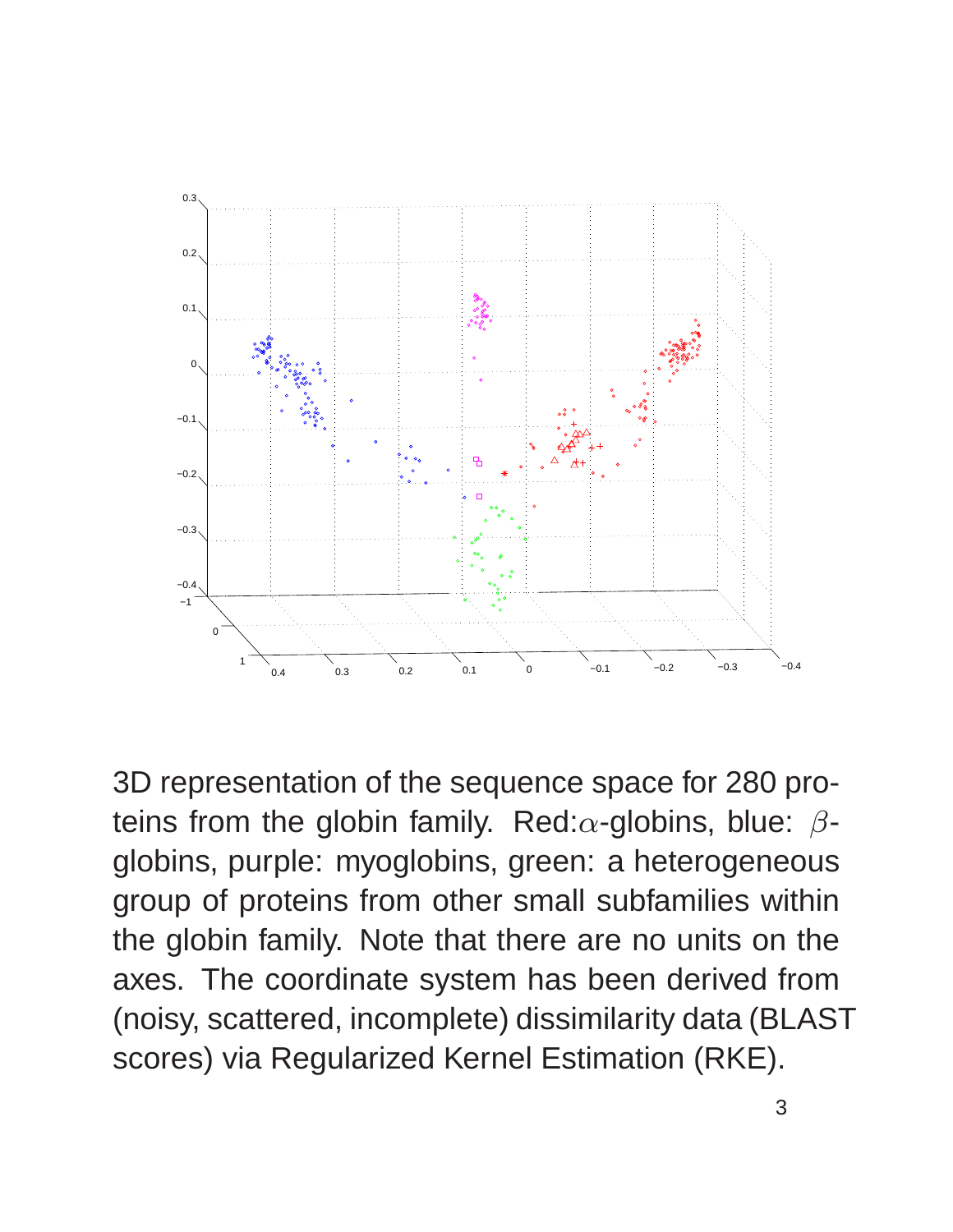### ♣♣ Motivation: To Cluster and Classify Objects With Huge or Unconventional Descriptors

In the first figure we saw a multicategory support vector machine classifying clouds that could be characterized by by a vector of real numbers that could be scaled to sit in Euclidean d space.  $(d = 2$  in the plot, but there were actually radiance observations at 12 bandwidths.) Here we are interested in objects like images, texts, microarray gene chips, protein sequences and other objects that do not have natural, or useful easily obtained vectors of real numbers encoding their attributes. What we do assume we have is some dissimilarity information which measures how far apart (in some sense) (a subset of) pairs of objects in the training set are. These may be crude subjective judgments, as might be obtained from a panel studying images, counts of matching words, in the case of texts, projections of extremely large real vectors in the case of gene chips, or similarity information between protein sequences as might be obtained from popular techniques as found in the BLAST algorithms. By the use of reglarized kernel estimation (RKE) we can turn the given information into Euclidean vectors.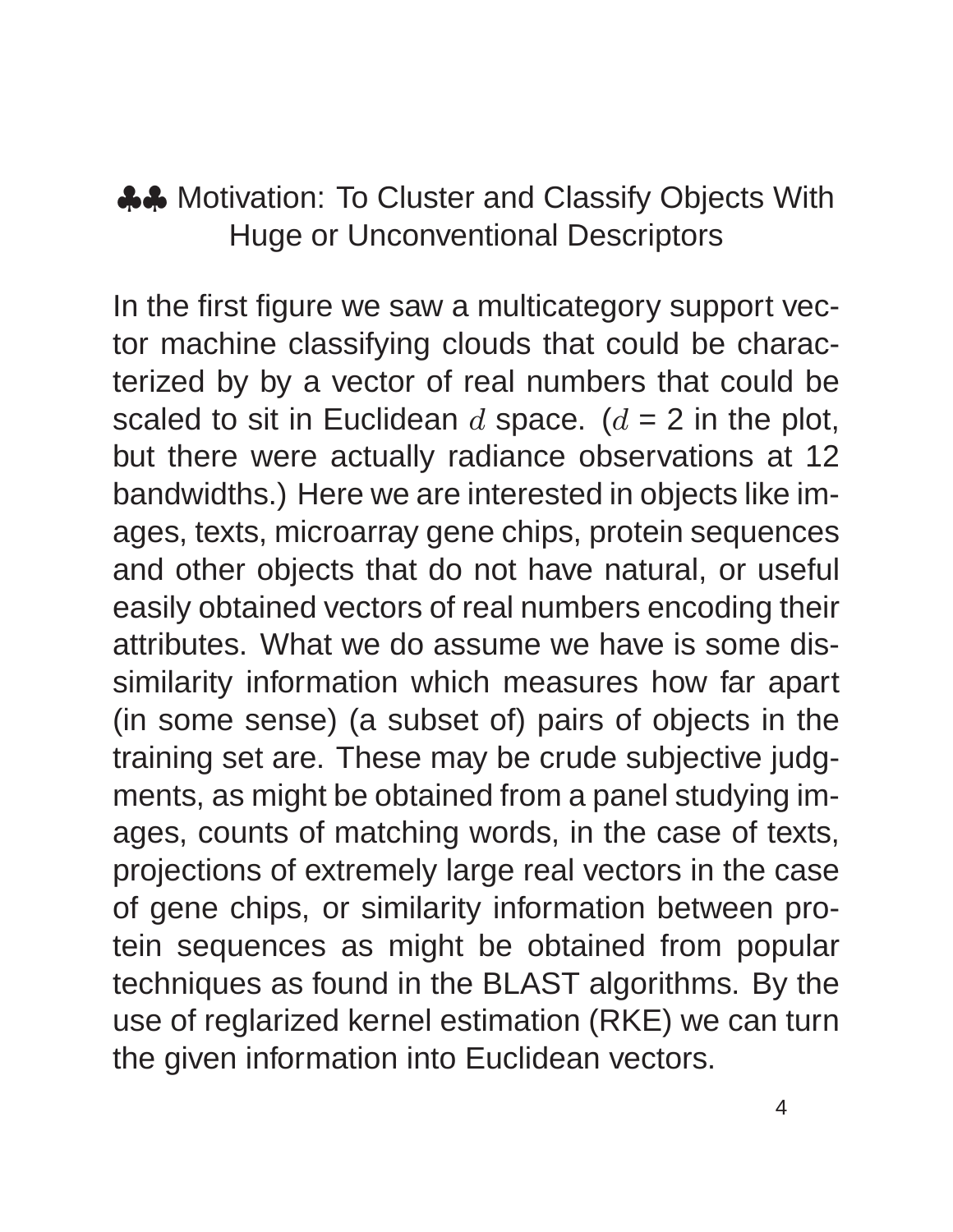#### ♣♣ Multidimensional Scaling, Other Related Work

The work we will talk about is related to Multidimensional Scaling (MDS), a procedure that has been around for many years. However, the regularized kernel estimate we will obtain will work differently. In MDS pairs of distances  $d_{ij}, i, j = 1, \cdots N$  between N objects are given, generally in a higher dimension than one is interested in. In MDS a prior choice of dimension is selected, and one searches for a set  $\hat{d}_{ij}$  of Euclidean distances in the chosen number of dimensions that best fits the data, typically in a least squares sense, that is, minimize

$$
\sum_{i\leq j} (d_{ij} - \hat{d}_{ij})^2.
$$

In two or three dimensions, the results can be used to plot and visualize the  $N$  objects and see their relations. Note that the orientation of the plot is not determined. MDS is widely used in psychological studies, an example might be a plot beginning with the percent of agreement between judges.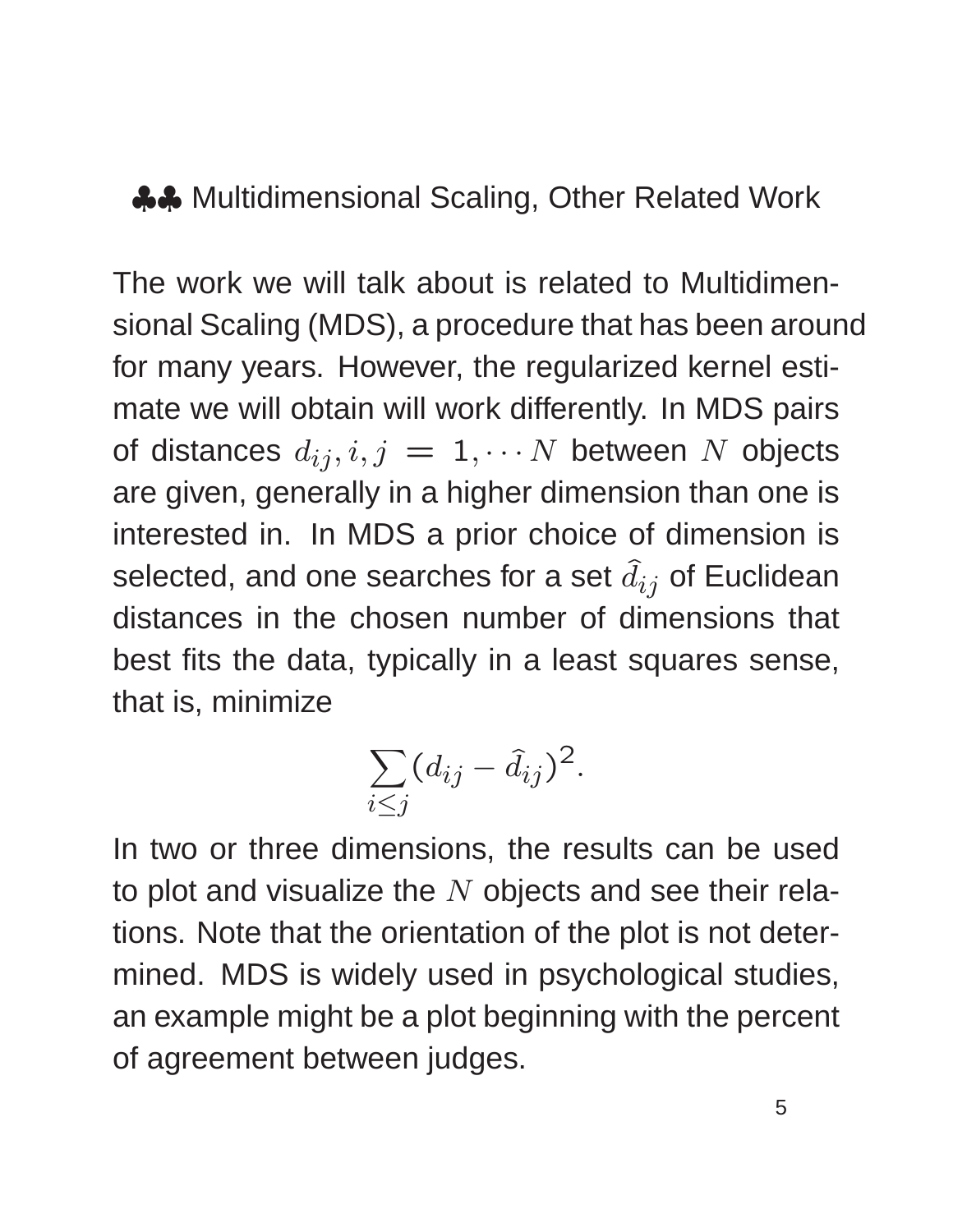♣♣ Dissimilarity Information and RKE

Given a set of  $N$  objects, suppose we have obtained a measure of dissimilarity,  $d_{ij}$ , for certain object pairs  $(i, j)$ . Regularized Kernel Estimation (RKE): Finds K:

$$
\min_{K \in S_N} \sum_{(i,j) \in \Omega} L\big(d_{ij}, \hat{d}_{ij}(K)\big) + \lambda J(K), \tag{1}
$$

 $S_N$  is the convex cone of all real nonnegative definite matrices of dimension  $N$ ,  $\Omega$  is the set of pairs with dissimilarity information  $d_{ij}$ , and the induced dissimilarity  $\widehat{d}_{ij}$  is

$$
\hat{d}_{ij} = K(i,i) + K(j,j) - 2K(i,j)
$$

where  $K(i, j)$  is the  $(i, j)$  entry of K. L measures the discrepancy between the observed and induced dissimilarity. L and J are convex in K and  $\lambda$  is a tuning parameter balancing fit to the data and the penalty or complexity on  $K$ .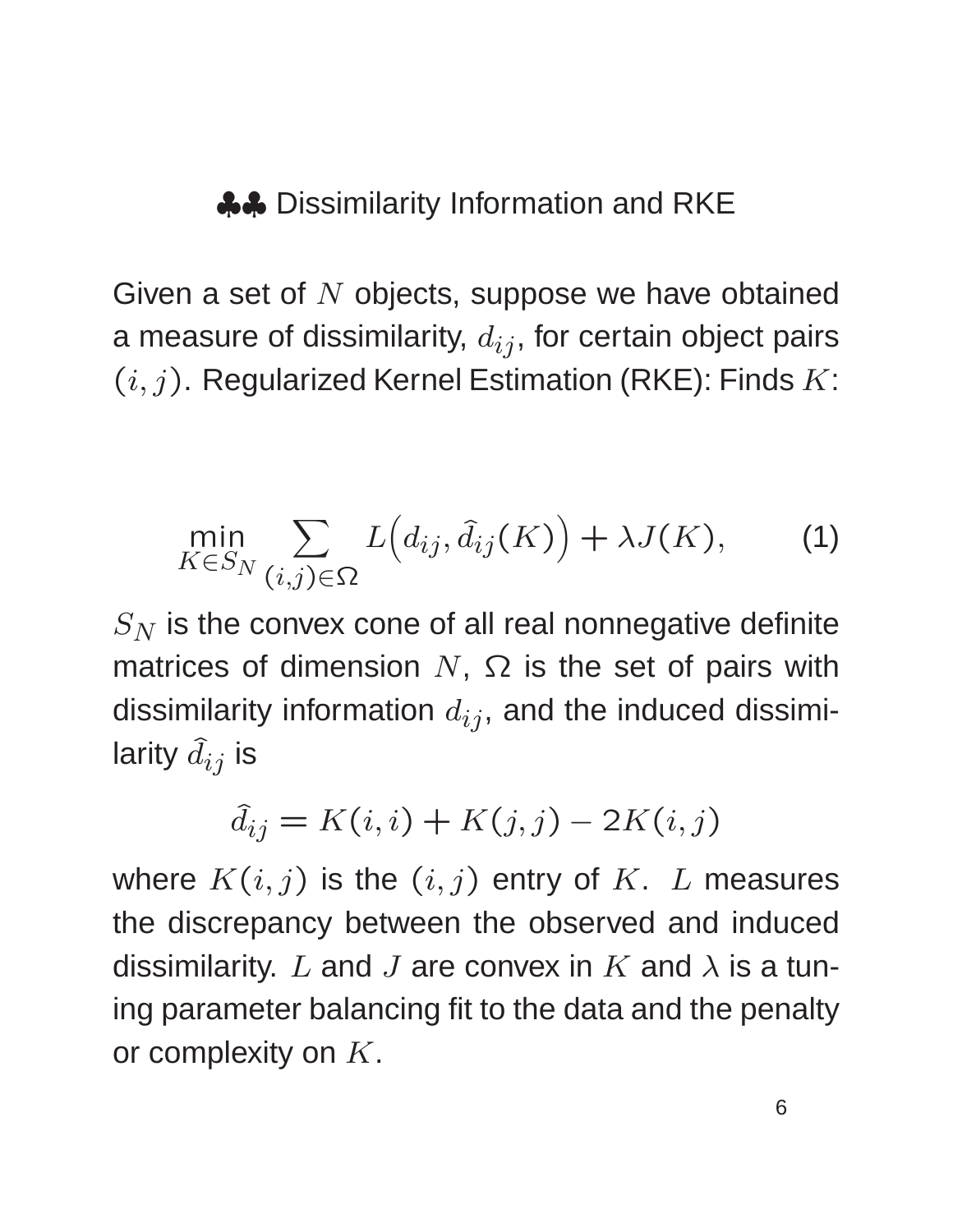No restrictions on the set of pairs other than requiring that the graph of the objects with pairs connected by edges be connected.

Observed dissimilarity information may be incomplete, may not satisfy the triangle inequality, may be noisy. It also may be crude, as for example when it encodes a small number of coded levels such as "very close", "close", "distant", and "very distant". A dimension is not specified in advance.

The literature has many examples of methods for estimating  $K$  from observations for the purpose of clustering and classification. The closest in spirit to the approach here might be Lancriet et al (2004) in Machine Learning who assume that  $K$  is a linear combination of prespecified kernels and then estimate the coefficients by semidefinite programming.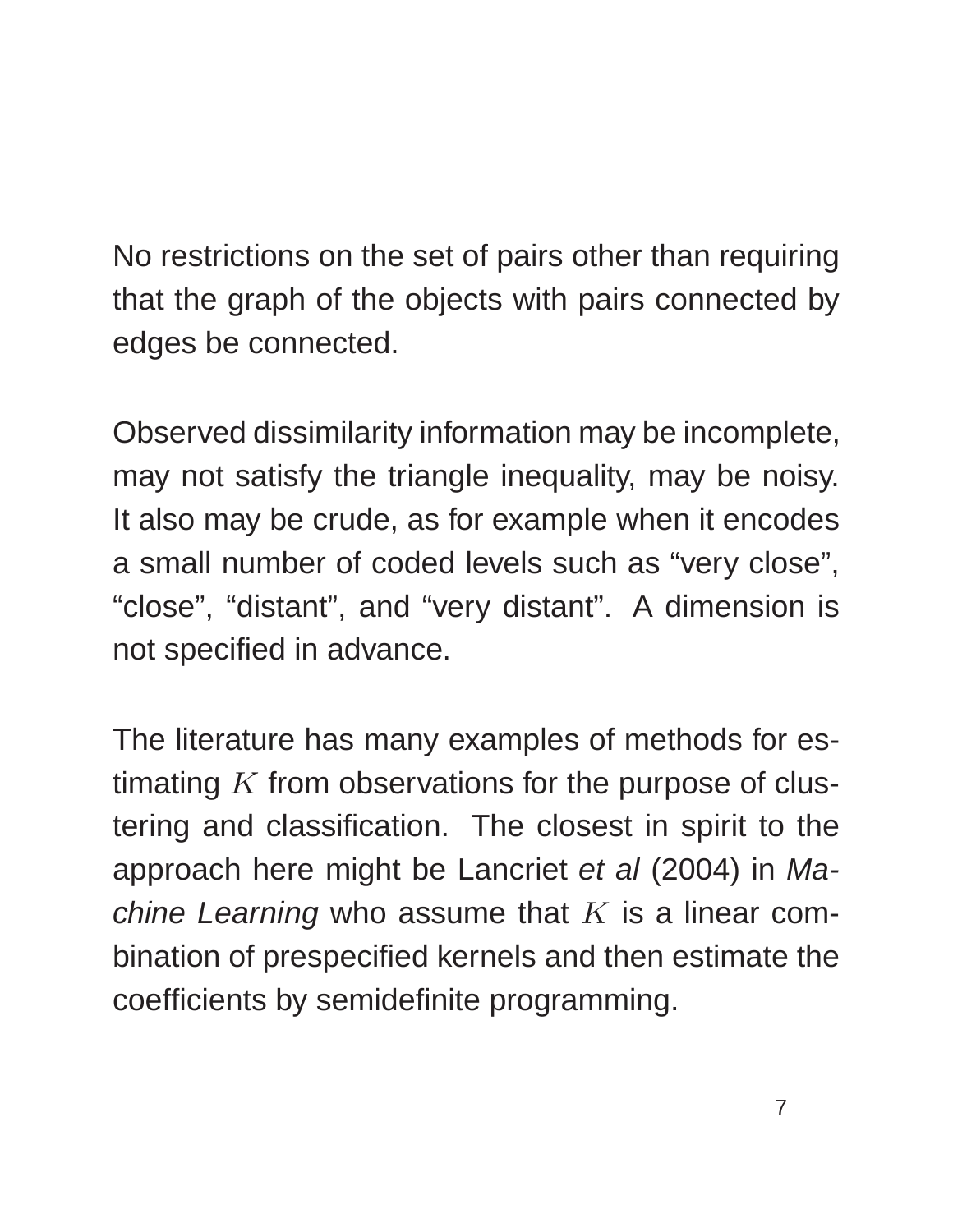$\clubsuit$  Special Case:  $l_1$  loss and trace penalty

The special case used here the  $l_1$  loss function and trace penalty:

$$
\min_{K \succeq 0} \sum_{(i,j) \in \Omega} |d_{ij} - \hat{d}_{ij}(K)| + \lambda \operatorname{trace}(K). \quad (2)
$$

This formulation can be posed as a special case of a general convex cone optimization problem for which efficient software is available. The sum of squares loss function with trace penalty can also be solved with convex cone software.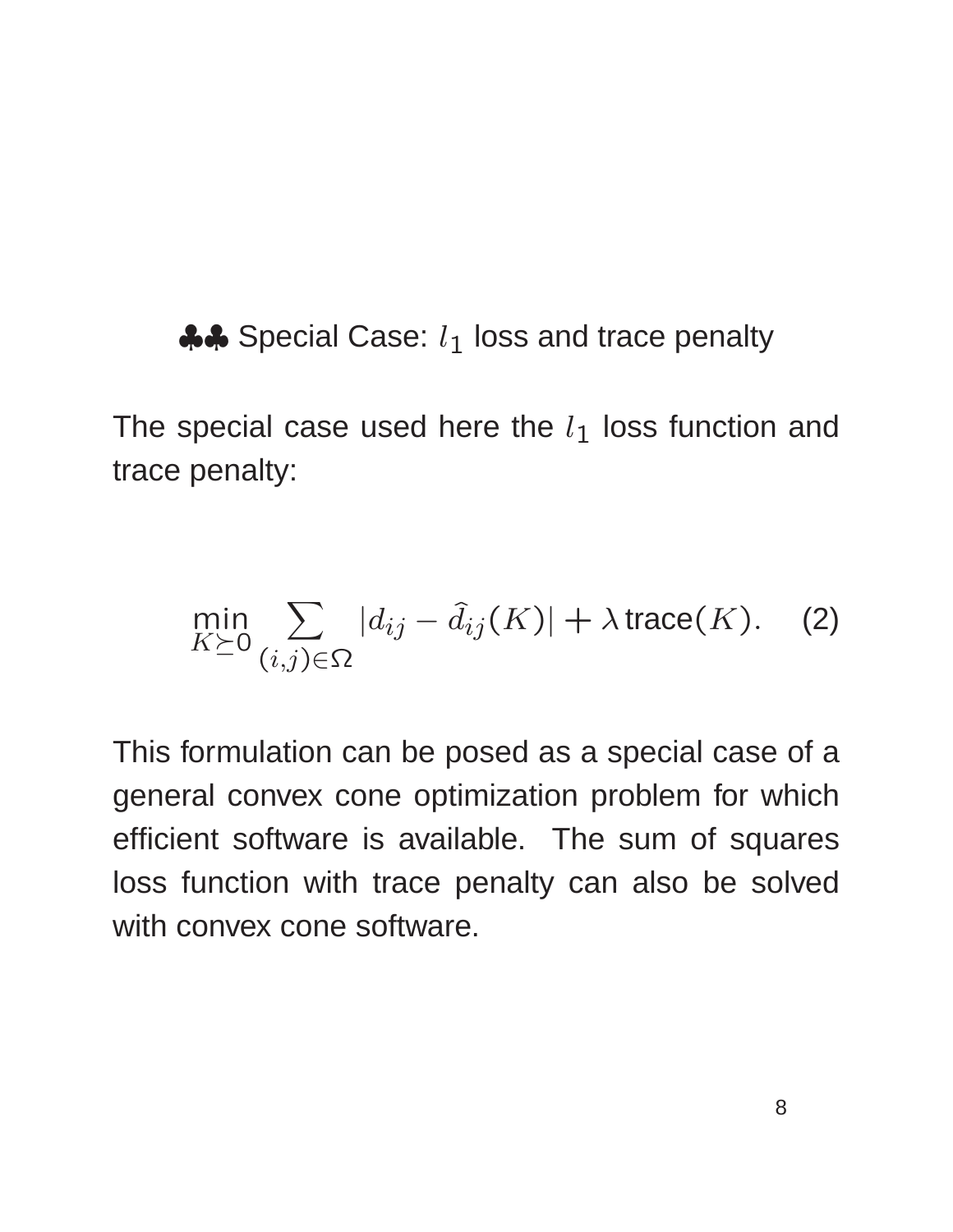♣♣ The General Convex Cone Problem.

Notation:

- $\mathcal{R}^p$  is Euclidean p-space
- $P_p$  is the nonnegative orthant in  $\mathcal{R}^p$ , that is, the set of vectors in  $\mathcal{R}^p$  whose components are all nonnegative.
- $Q_q$  is the second-order cone of dimension  $q$ , which is the set of vectors  $x = \big(x(1), \ldots, x(q)\big) \in \mathcal{R}^q$ that satisfy the condition  $x(1) \geq [\sum_{i=2}^{q} x(i)^2]^{1/2}$ .
- $S_s$  is the cone of symmetric positive definite  $s \times s$ matrices of real numbers.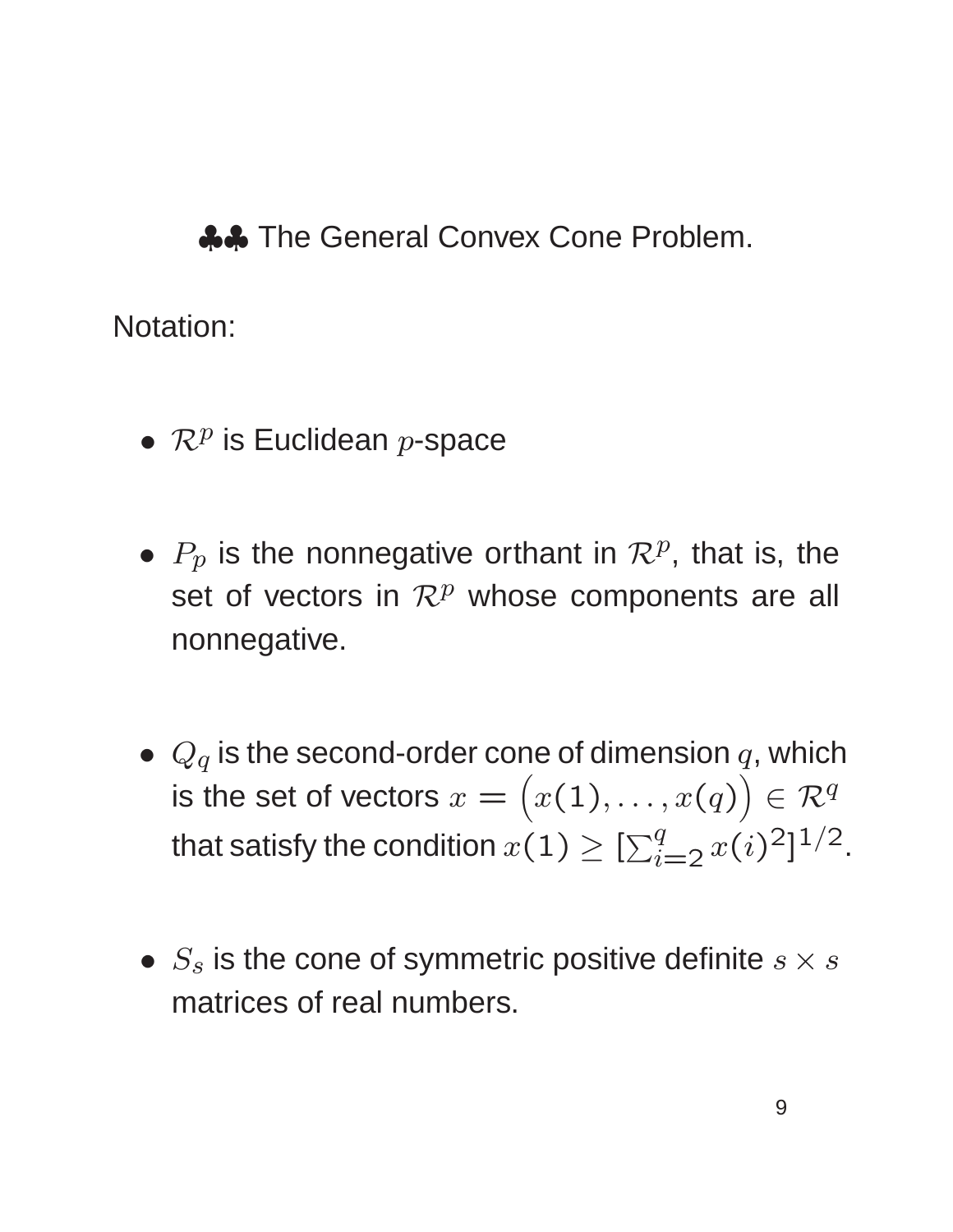♣♣ The General Convex Cone Problem (cont).

$$
\min_{X_j, x_i, z} \sum_{j=1}^{n_s} C_j \cdot X_j + \sum_{i=1}^{n_q} c_i \cdot x_i + g \cdot z \quad (3)
$$
\ns.t.

\n
$$
\sum_{j=1}^{n_s} A_{rj} \cdot X_j + \sum_{i=1}^{n_q} a_{ri} \cdot x_i + g_r \cdot z = b_r, \ \forall_r
$$
\n
$$
X_j \in S_{s_j}
$$
\n
$$
x_i \in Q_{q_i}
$$
\n
$$
z \in P_p.
$$

 $C_j, \, A_{rj}$  are real symmetric matrices (not necessarily positive semidefinite) of dimension  $s_j$ 

$$
c_i, a_{ri} \in \mathcal{R}^{q_i},
$$
  

$$
g, g_r \in \mathcal{R}^p,
$$
  

$$
b_r \in \mathcal{R}^1.
$$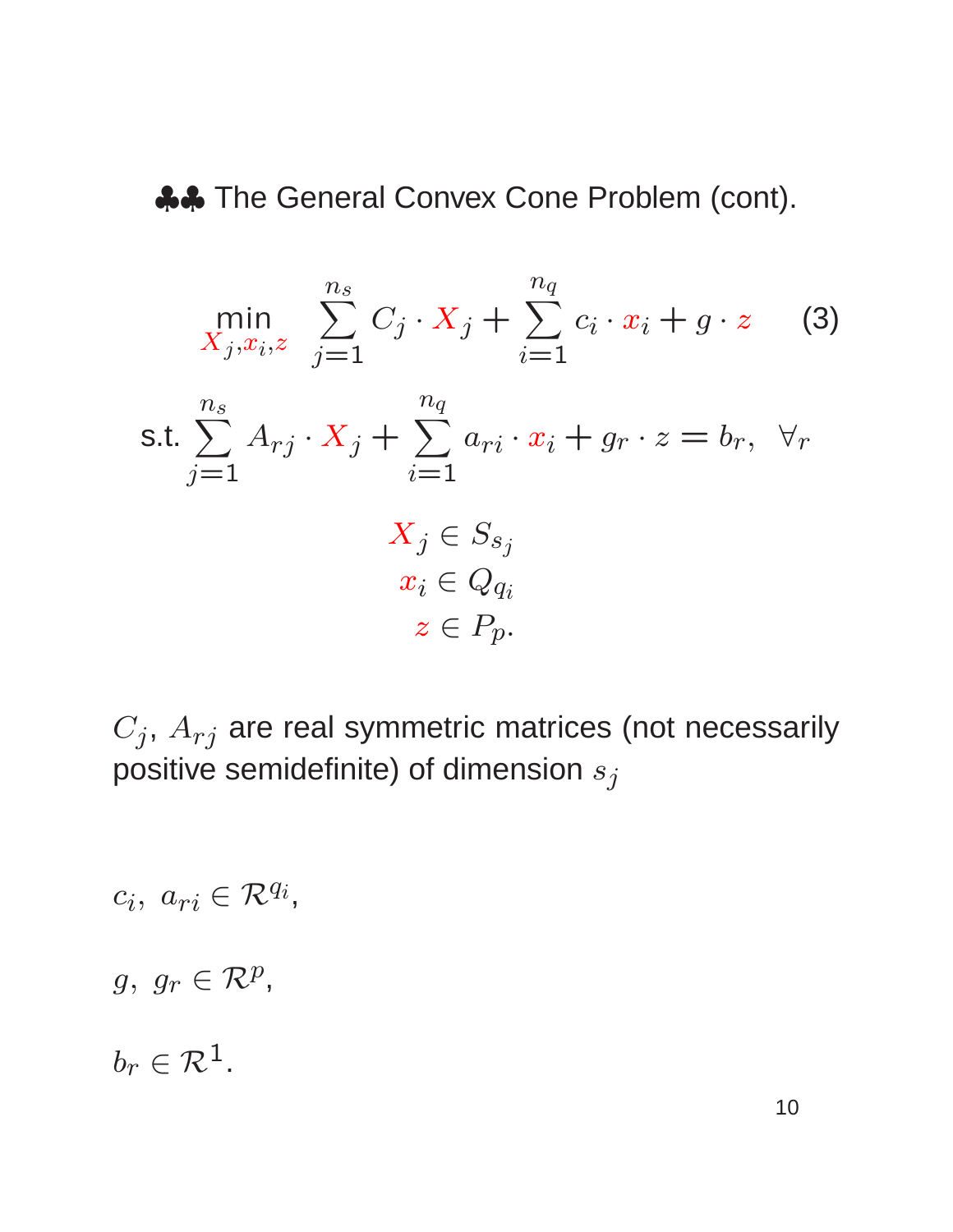The solution of a general convex cone problem can be obtained numerically using publicly available software such as SDPT3 or DSDP5.

SDPT3: Tütüncü, R. H., Toh, K. C. & Todd, M. J. (2003) Mathematical Programming **95**, 189–217.

DSDP5: Benson, S. J. & Ye, Y. (2004) DSDP5: A software package implementing the dual-scaling algorithm for semidefinite programming, (Mathematics and Computer Science Division, Argonne National Laboratory, Argonne, IL), Technical Report ANL/MCS-TM-255.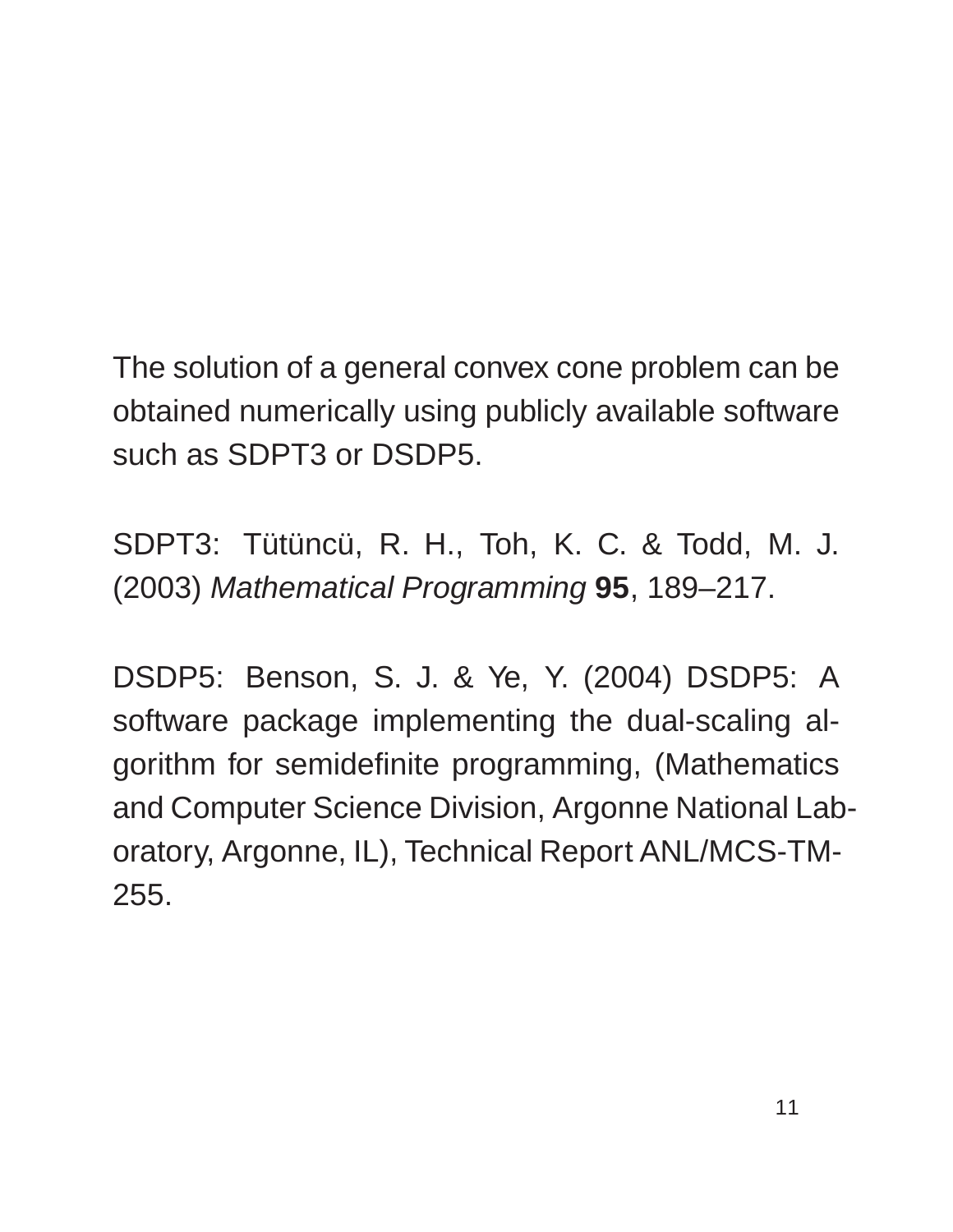#### ♣♣ The "Newbie" Formulation

Suppose a solution  $K_N$  has been found for a "training" set of  $N$  objects. We wish to augment the optimal kernel (by one row and column), without changing any of its existing elements, to account for a new object. That is, find a new "pseudo-optimal" kernel  $\tilde{K}_{N+1}$  of the form

$$
\tilde{K}_{N+1} = \left[ \begin{array}{cc} K_N & b^T \\ b & c \end{array} \right] \succeq 0,
$$

(where  $b \in \mathcal{R}^N$  and c is a scalar) that solves the following optimization problem:

$$
\min_{b,c\geq 0} \sum_{i\in\Omega_{newbie}} \left| d_{i,N+1} - \hat{d}_{i,N+1}(K_{N+1}) \right|
$$
\ns.t.

\n
$$
b \in \text{Range}(K_N), \quad c - b^T K_N^{\dagger} b \geq 0.
$$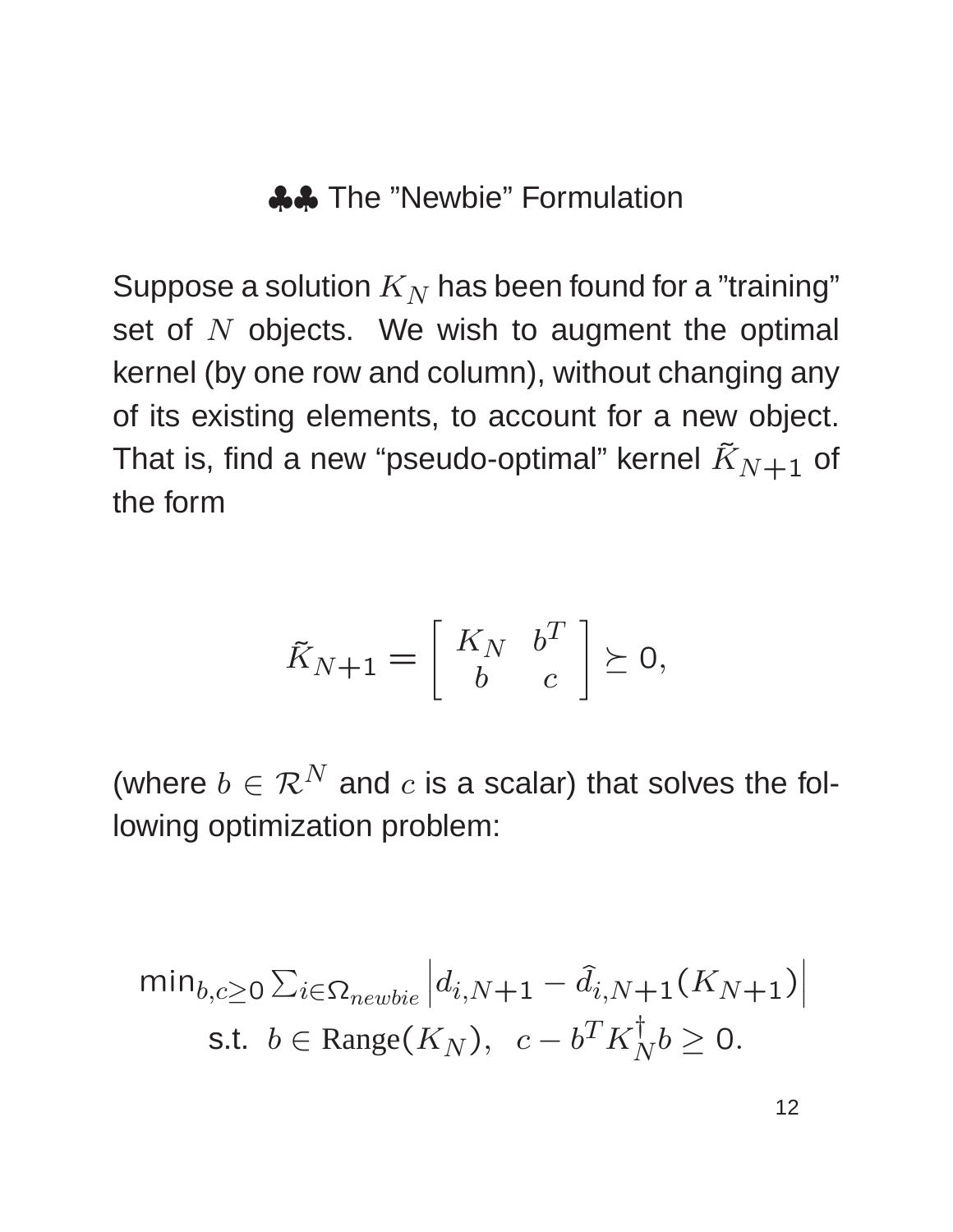$K_{\Lambda}^{\intercal}$  $_N^1$  is the pseudo-inverse of  $K_N$  and  $\Omega_{newbie}$  is a subset of  $\{1, 2, ..., N\}$ . The constraints in this problem are the necessary and sufficient conditions for  $\tilde{K}_{N+1}$  to be positive semidefinite. Note that only a subset of the  $d_{i,N+1}$  are required.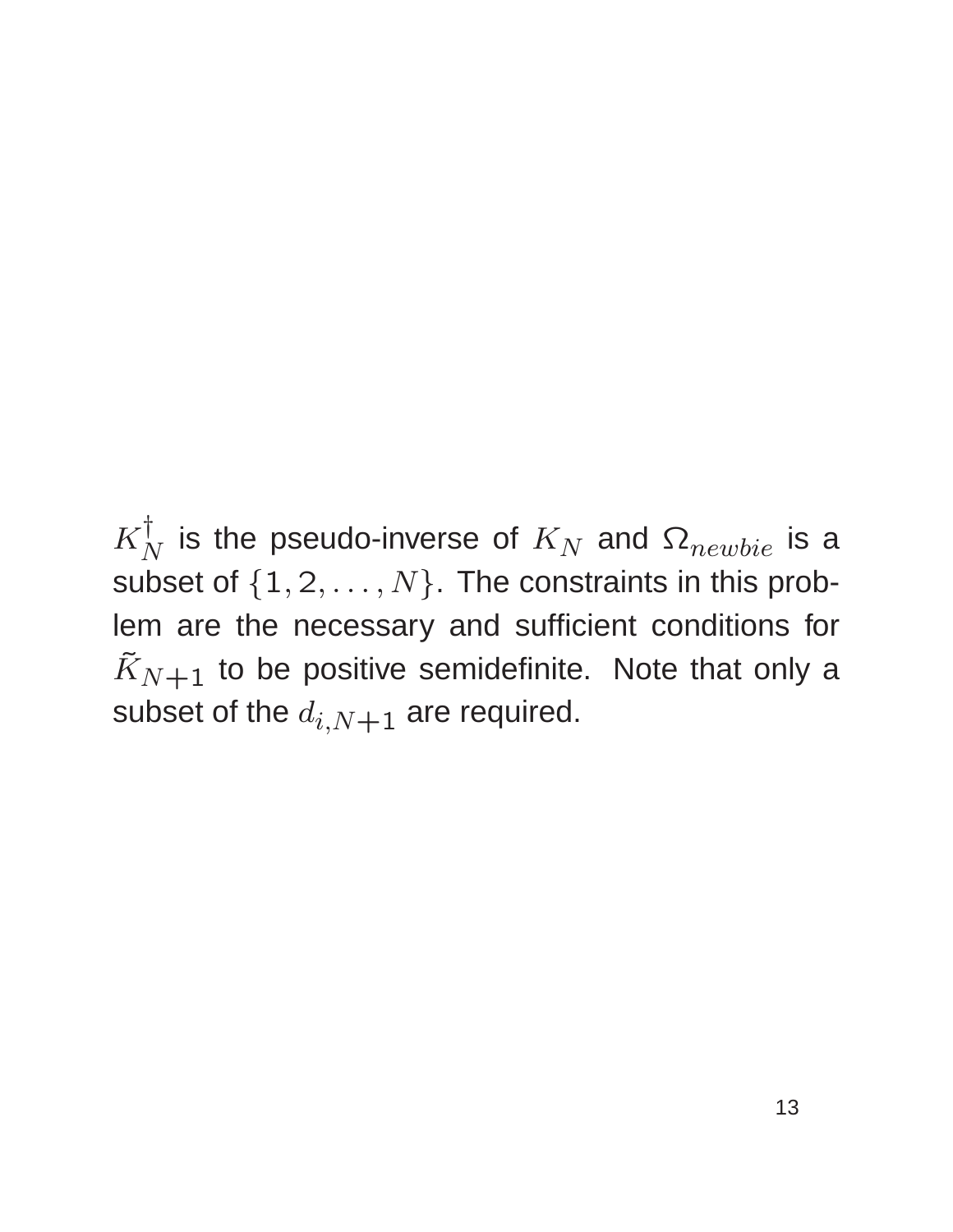## ♣♣ Missing Data, Subsampling

The algorithm does not require a full set of  $d_{ij}$ . With large data sets it can work quite well with a fraction of the  $N(N-1)/2$  possible  $d_{ij}$ .

Present algorithms require  $O(m^2)$  storage, where m is the number of  $d_{ij}$ . To save on computer storage, even when a full set is available, a random subset of the available dissimilarity data is chosen such that each object  $i$  appears with roughly the same frequency among the  $(i, j)$  pairs of  $\Omega$ . For each i, a fixed number k of pairs  $(i, j)$  with  $j \neq i$  is chosen.

The parameter  $k$  is verified to be sufficiently large when the estimated  $\hat{d}_{ij}$  from several different random subsets does not vary noticeably.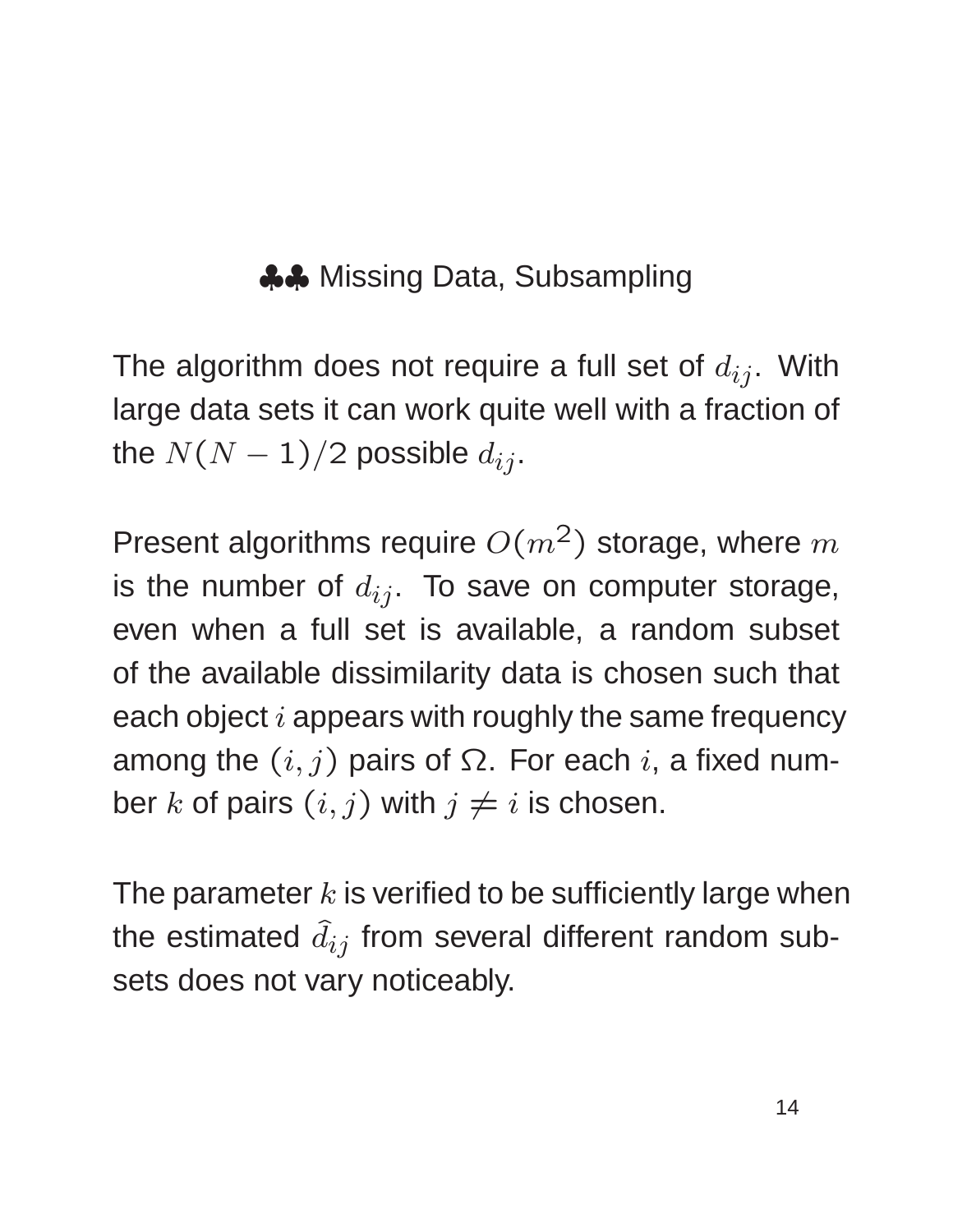♣♣ Eigensequence Plots, Tuning and Truncation

Increasing  $\lambda$  will shrink the eigenvalues of the estimated  $K_{\lambda}$ . Ideally it will shrink the smaller eigenvalues while keeping the larger ones intact, thus providing clues to the minimum number of dimensions needed to retain most of the dissimilarity information.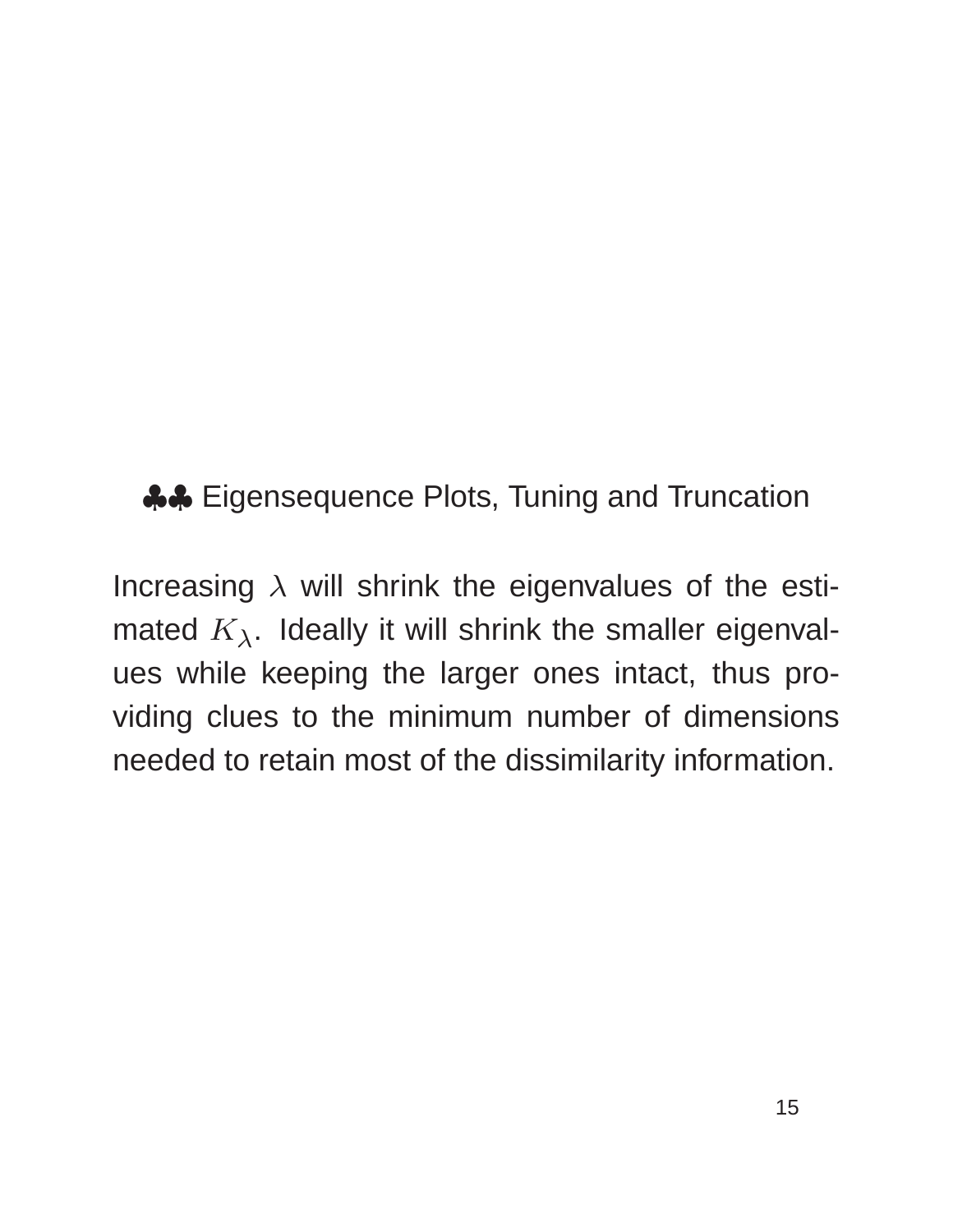

Log scale eigensequence plots for 5 values of  $\lambda$ . Protein sequence example with  $N = 280, k = 55$ . Right panel is the  $\lambda = 1$  case on an expanded scale. Note natural breaks appear after both the second and the third eigenvalues. Eyeball method tuning choice:  $\lambda =$ 1, Dimension  $p = 3$ .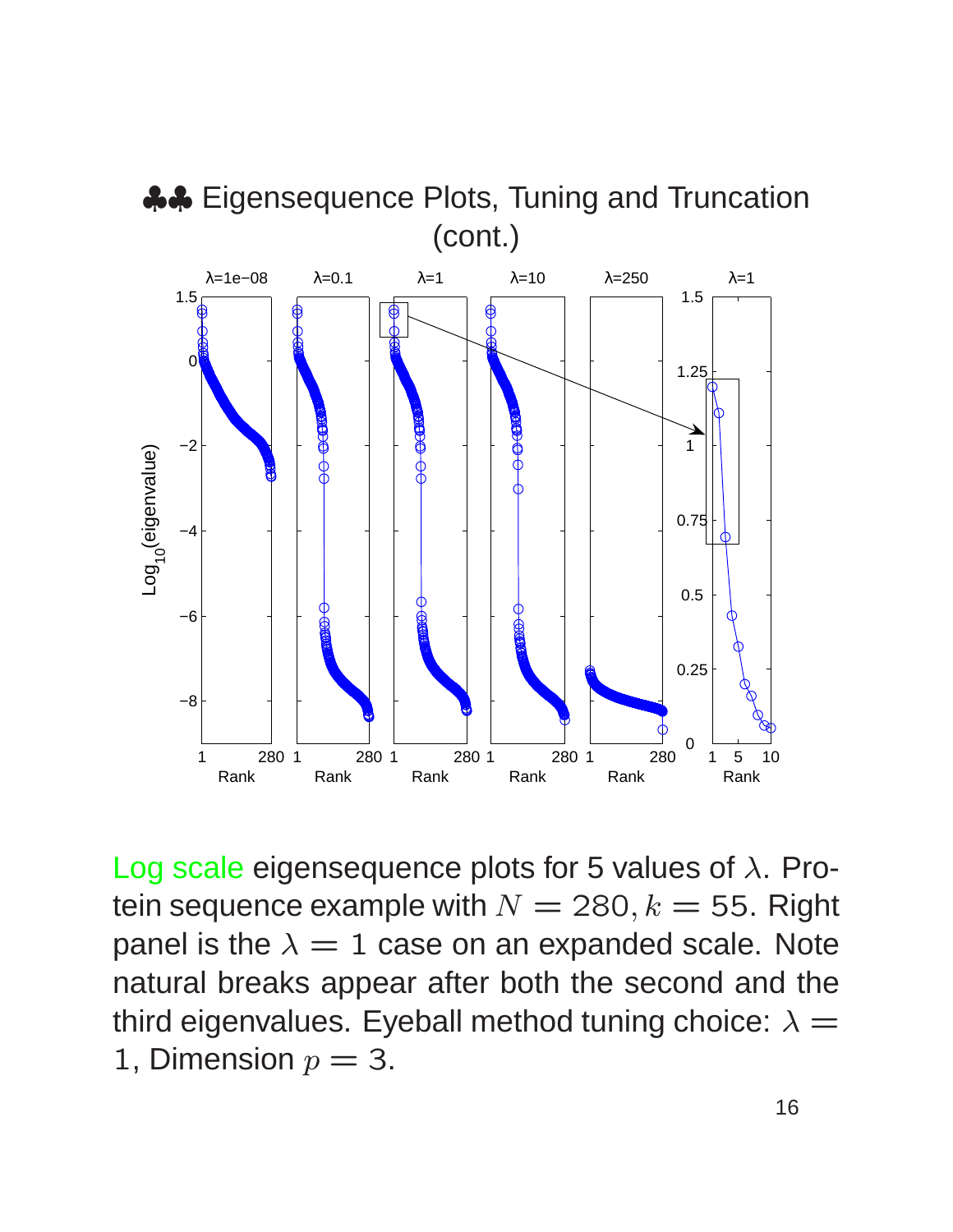Setting all the eigenvalues of  $K$  after the largest  $p$  to 0 results in the  $\nu$ th coordinates of the *i*th object as  $x_i(\nu) = \sqrt{\lambda_{\nu}} \phi_{\nu}(j), \nu = 1, 2, \ldots, p, i = 1, \cdots, N,$ where the  $\lambda_{\nu}, \phi_{\nu}$  are the first p eigenvalues and eigenvectors of K and  $\phi_{\nu}(j)$  is the j component of  $\phi_{\nu}$ .

Fora newbie, once  $\hat{d}_{i,N+1}$  are found for sufficiently many  $i$ , the coordinates of the newbie are easily found.

The coordinates of the original set of  $N$  objects are always centered at the origin since the RKE estimate of  $K$  always has the constant vector as a 0 eigenvector.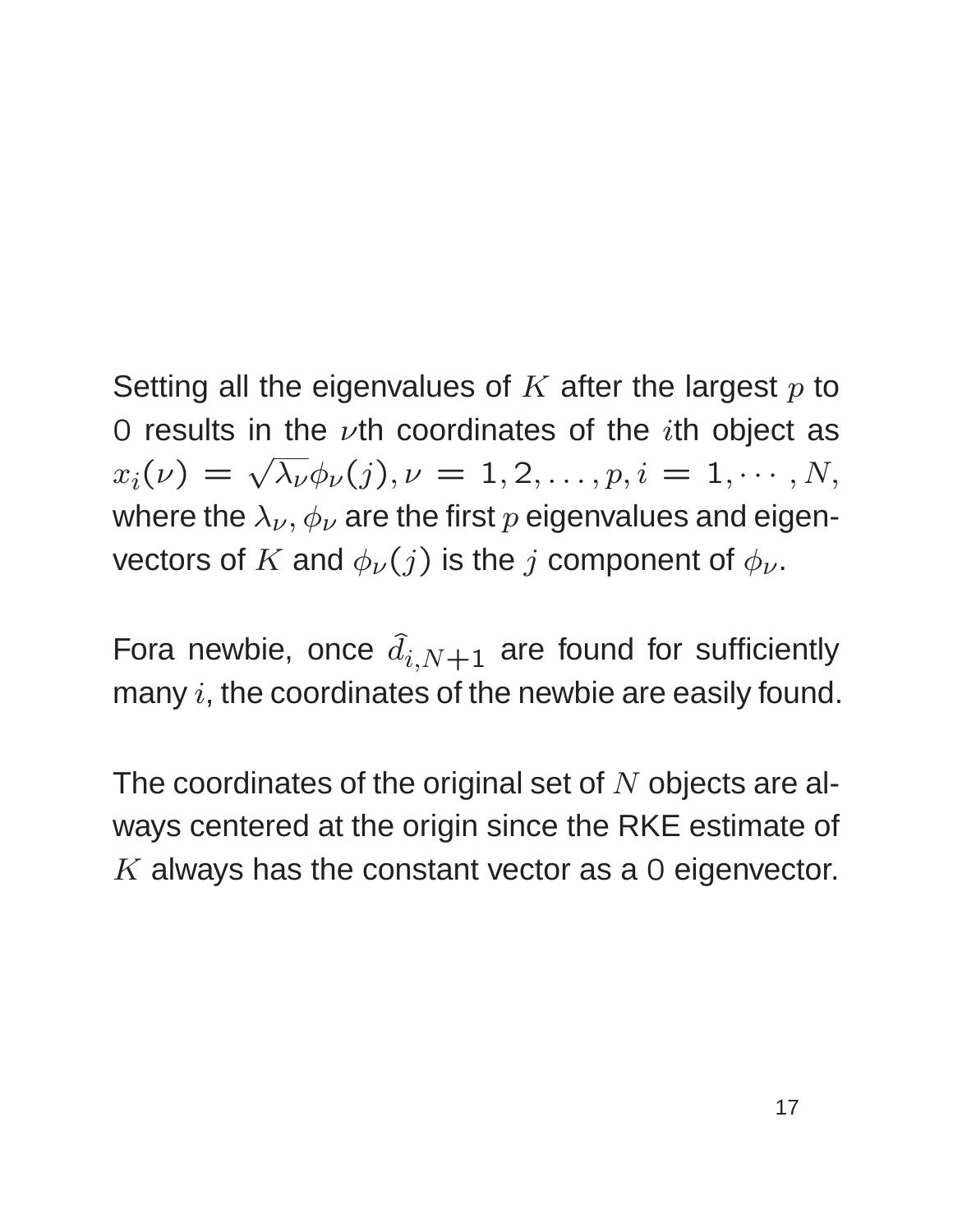# ♣♣ Clustering and Classification of Protein **Sequences**

Challenging problem in biology is inferring molecular functions of unanotated proteins. One method for doing this is to examine the sequence similarity between the unannotated protein and a set of annotated proteins - those whose function is understood. The first problem is the clustering of large numbers of protein sequences into subfamilies to group similar proteins together. The second problem is to assign new unannotated proteins to the closest class, given labeled or clustered training data. (Much literature).

Example: 630 Globin sequences. Chose 280 sequences including three large sub-classis of the globin family (112 alpha globin, 101 beta globins, 40 myoglobins, 27 globins (a heterogenous category). The Bioconductor package pairseqsim was used to obtain global pairwise alignment scores for all pairs of the  $N = 280$ sequences.  $k = 55$ , or about 36% of the total possible.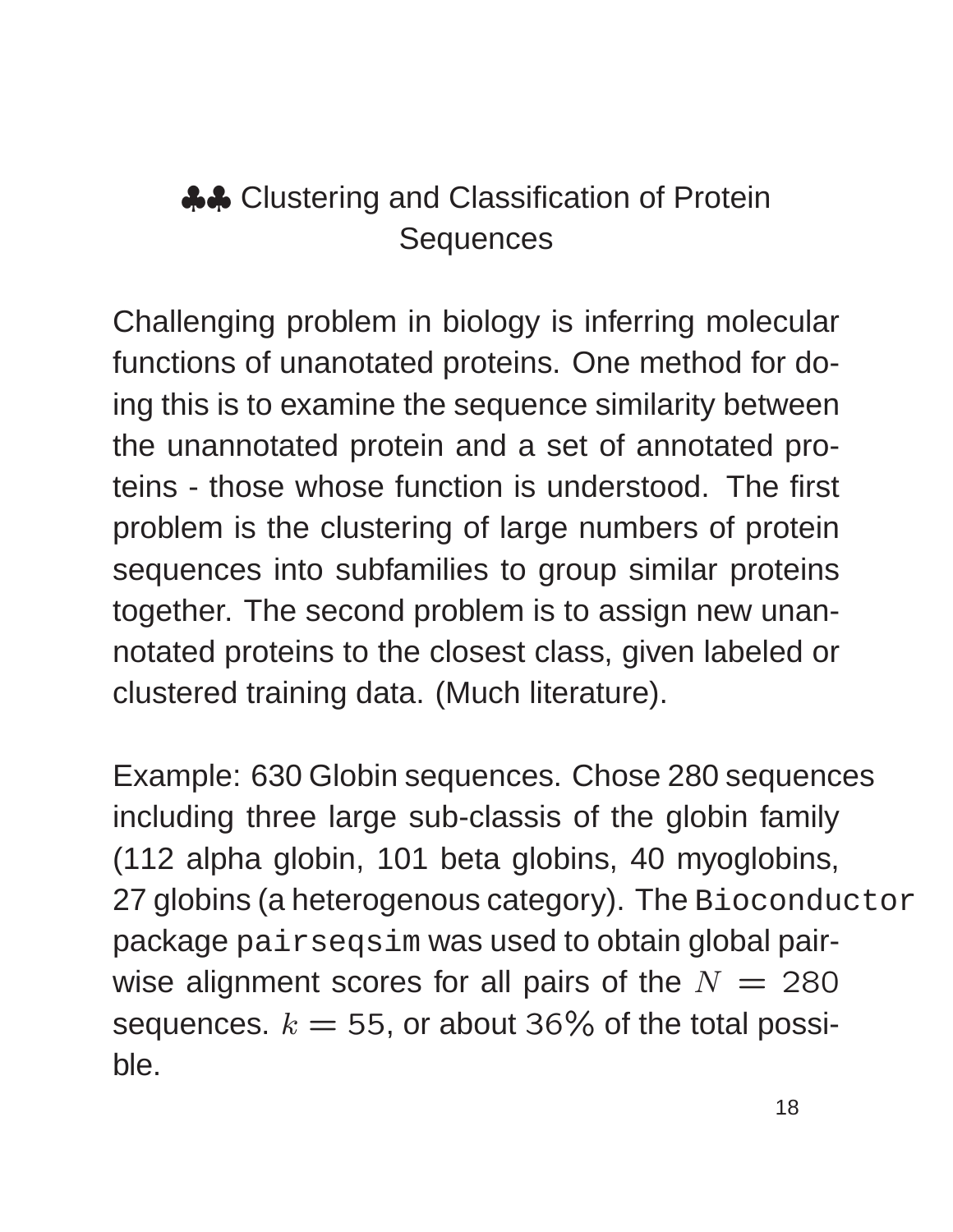

3D representation of the sequence space for 280 proteins from the globin family. Different subfamilies are encoded with different colors: Red symbols are alphaglobin subfamily, blue symbols are beta-globins, purple symbols represent myglobin subfamily, and green symbols, scattered in the middle, are a heterogeneous group encompassing proteins from other small subfamilies within the globin family.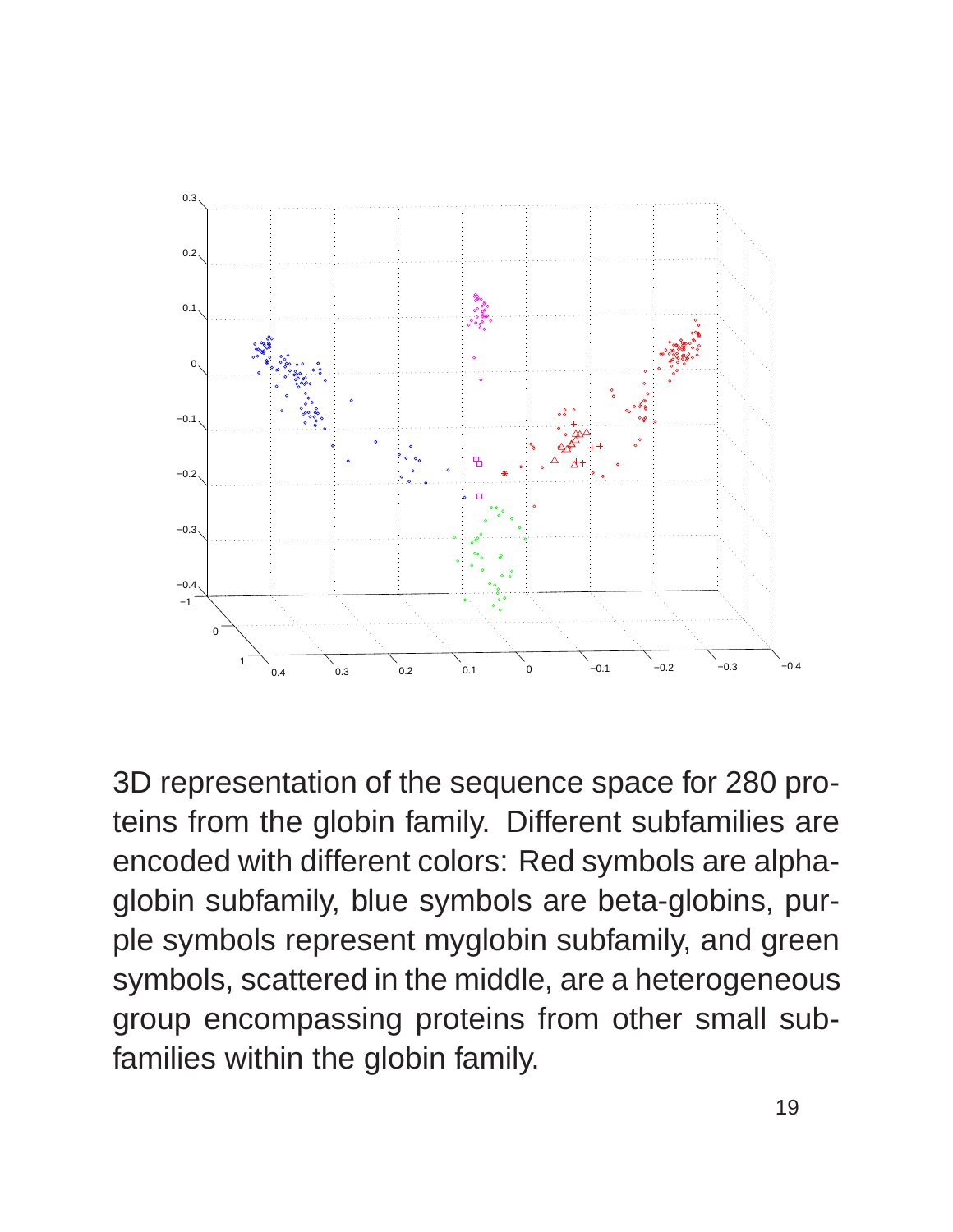Here, hemoglobin zeta chains are represented by the symbol +, fish myglobins are marked by the purple box symbol symbol, and the diverged alpha-globin HBAM RANCA is shown by the symbol \*. Hemoglobin alpha-D chains, embedded within the alpha-globin cluster, are highlighted using the the symbol  $\triangle$ .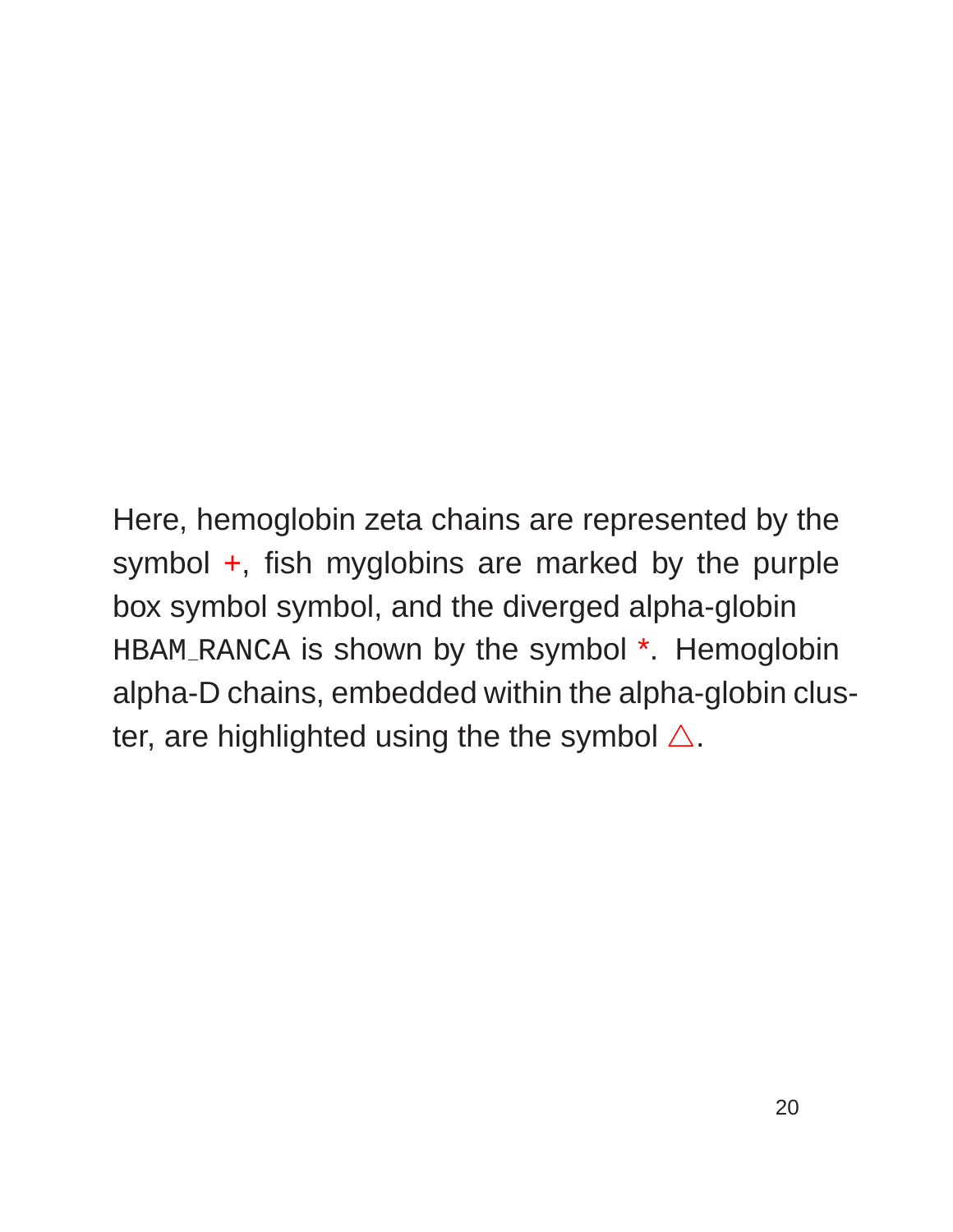

Positioning test globin sequences in the coordinate system of 280 training sequences from the globin family. The newbie algorithm is used to locate one Hemoglobin zeta chain (black circle), one Hemoglobin theta chain (black star), and seventeen Leghemoglobins (black triangles) into the coordinate system of the training globin sequence data.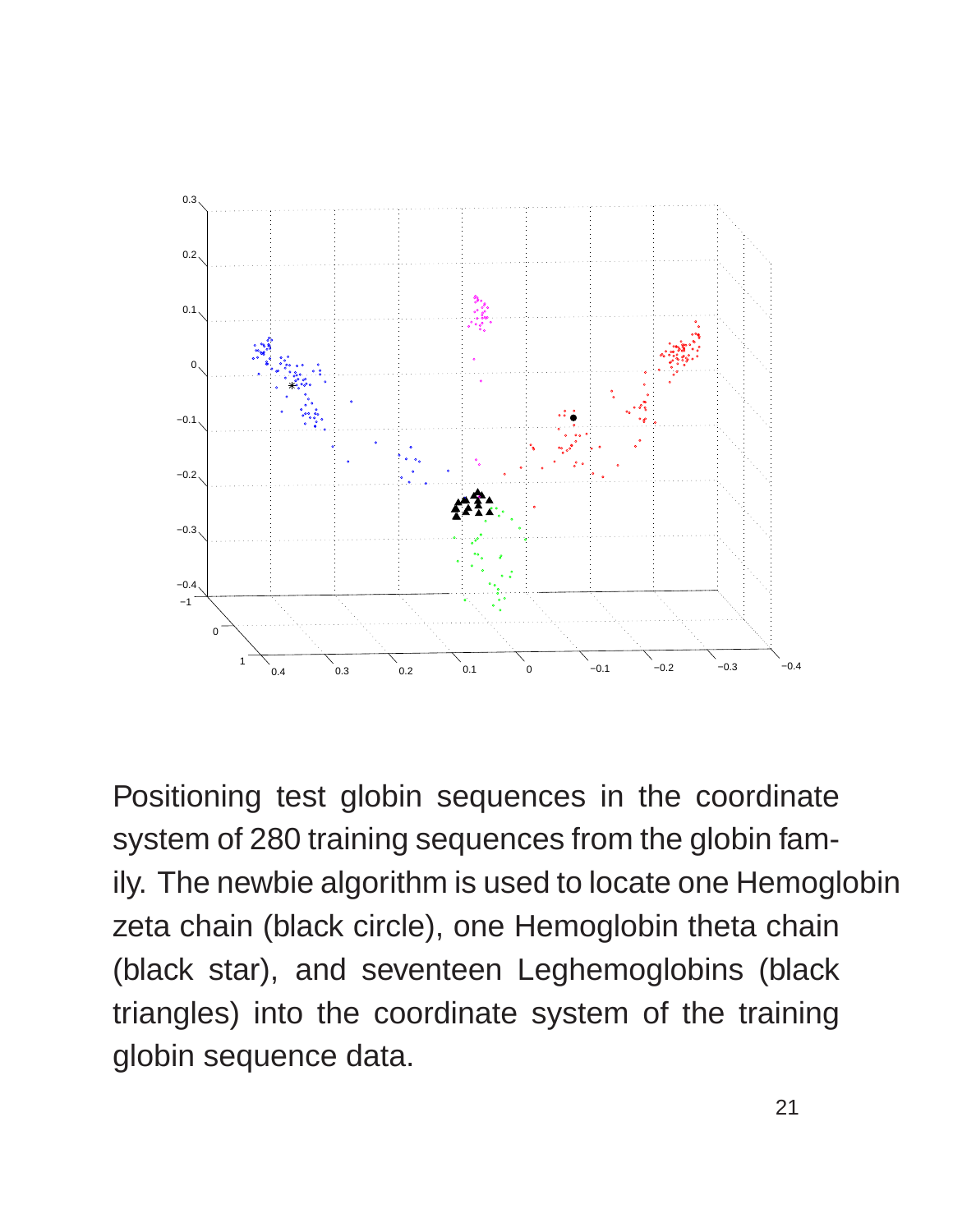

Plot of toy (signal) data for test of CV2, pairwise crossvalidation. Noisy data was generated by adding two dimensions of small Gaussian noise, ( $\sigma \approx .3$ ) then binning the observed pairwise (four dimensional) distances into 10 equally spaced bins.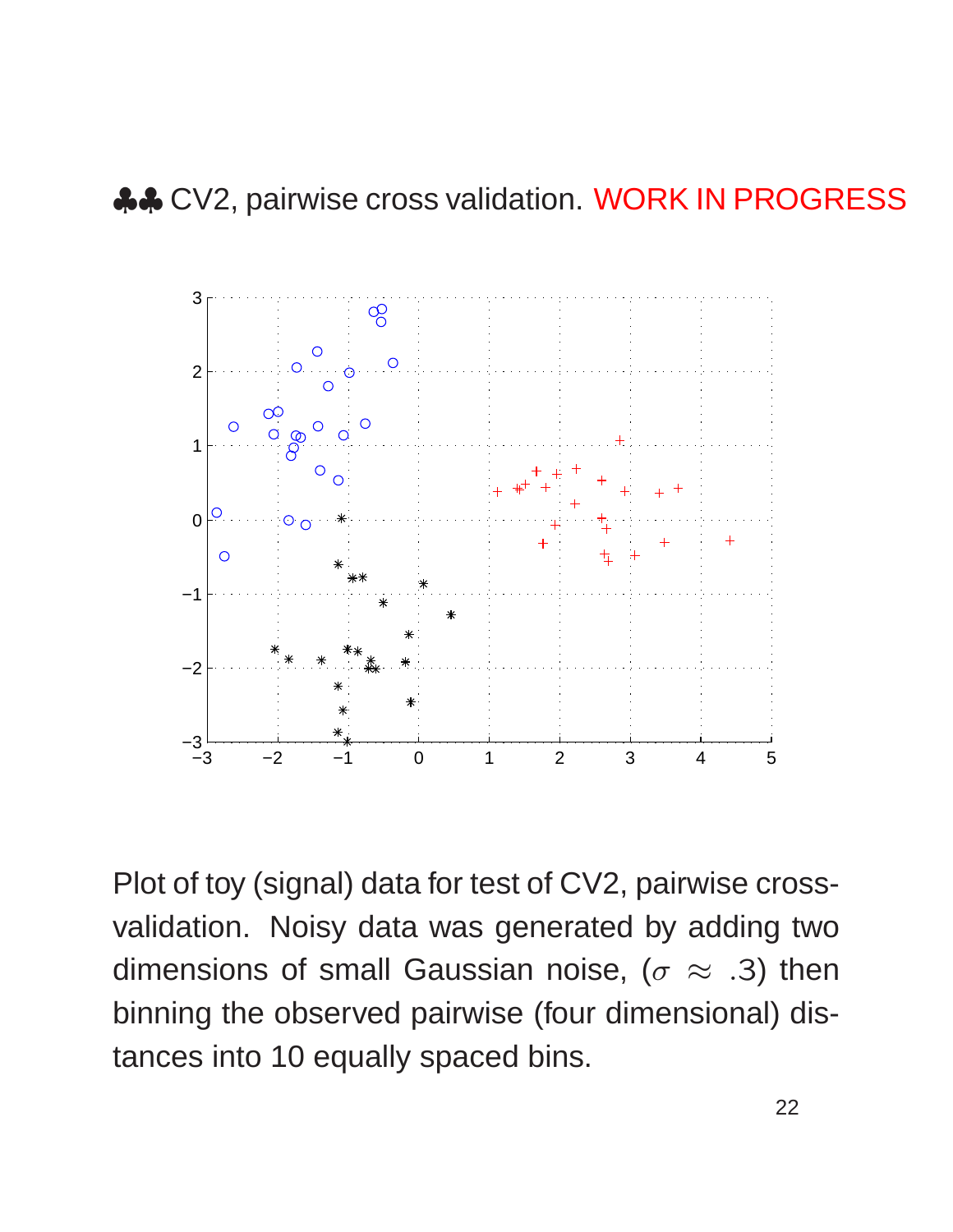

Normalized "Procrustes Measure" of the distance of  $K_{\lambda}$  from K, the Gram matrix of the (toy) signal data:

$$
d_{K,K_{\lambda}} = \frac{trK + trK_{\lambda} - 2tr[K^{1/2}K_{\lambda}K^{1/2}]^{1/2}}{\sqrt{trKtrK_{\lambda}}}.
$$

Note mimimum around  $log_{10}(\lambda) = 2.25$ .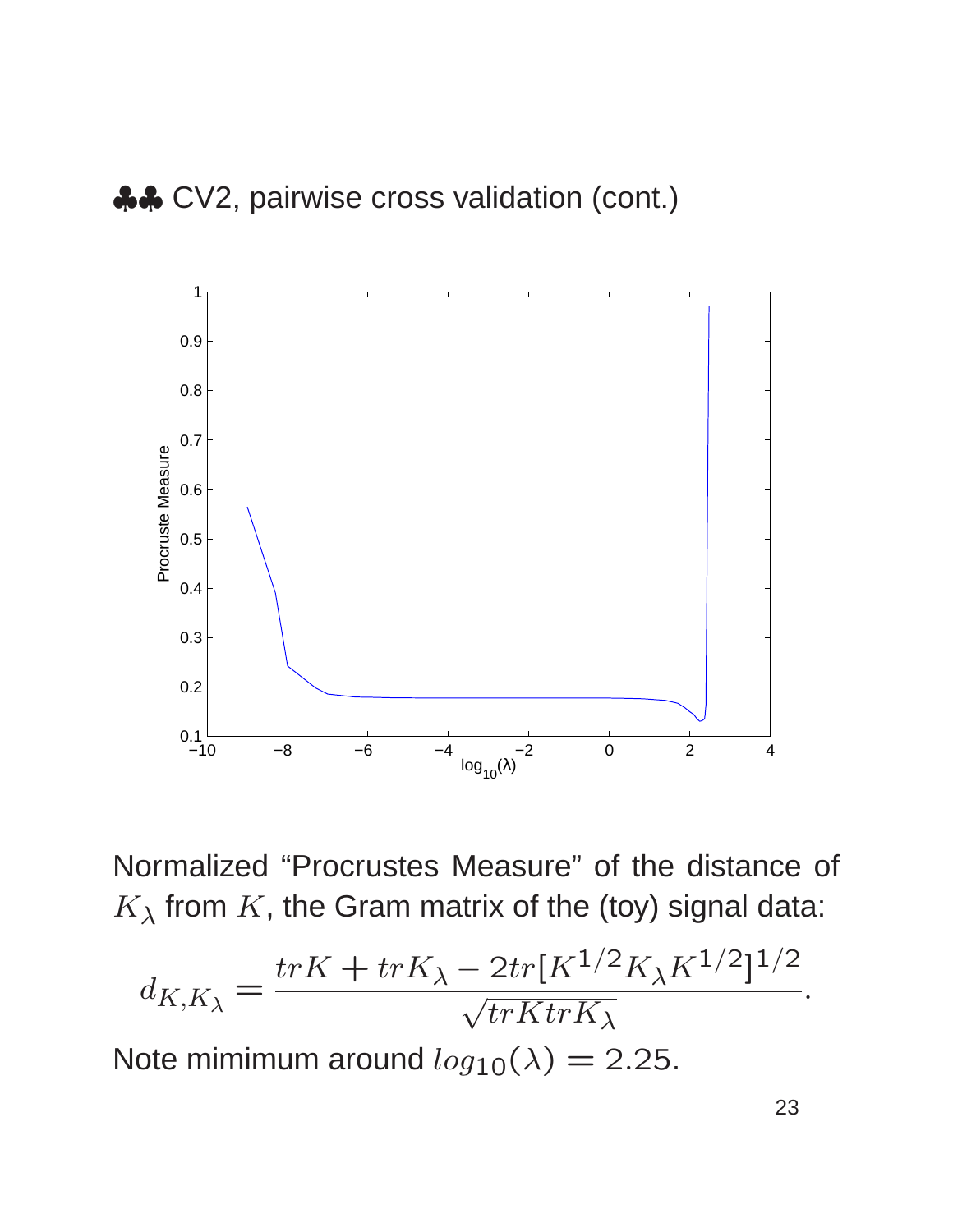An object space measure of distance between two kernels is

$$
d_{K_{\alpha}, K_{\beta}} = min_{M_{\alpha\beta} \in \mathcal{O}} ||X_{\alpha} - M_{\alpha\beta} X_{\beta}||^2
$$

where  $\mathcal O$  is the class of rotation matrices and the  $X's$ are arrays of the fitted coordinates:  $X'_{\alpha}X_{\alpha} = K_{\alpha}$ , similarly for  $X_{\beta}$ . Interestingly enough, this gives the same result as the unnormalized "Procrustes Measure", (See "Wahba's Problem", SIAM Review 8, 384-386 (1966)) wahbasproblem.pdf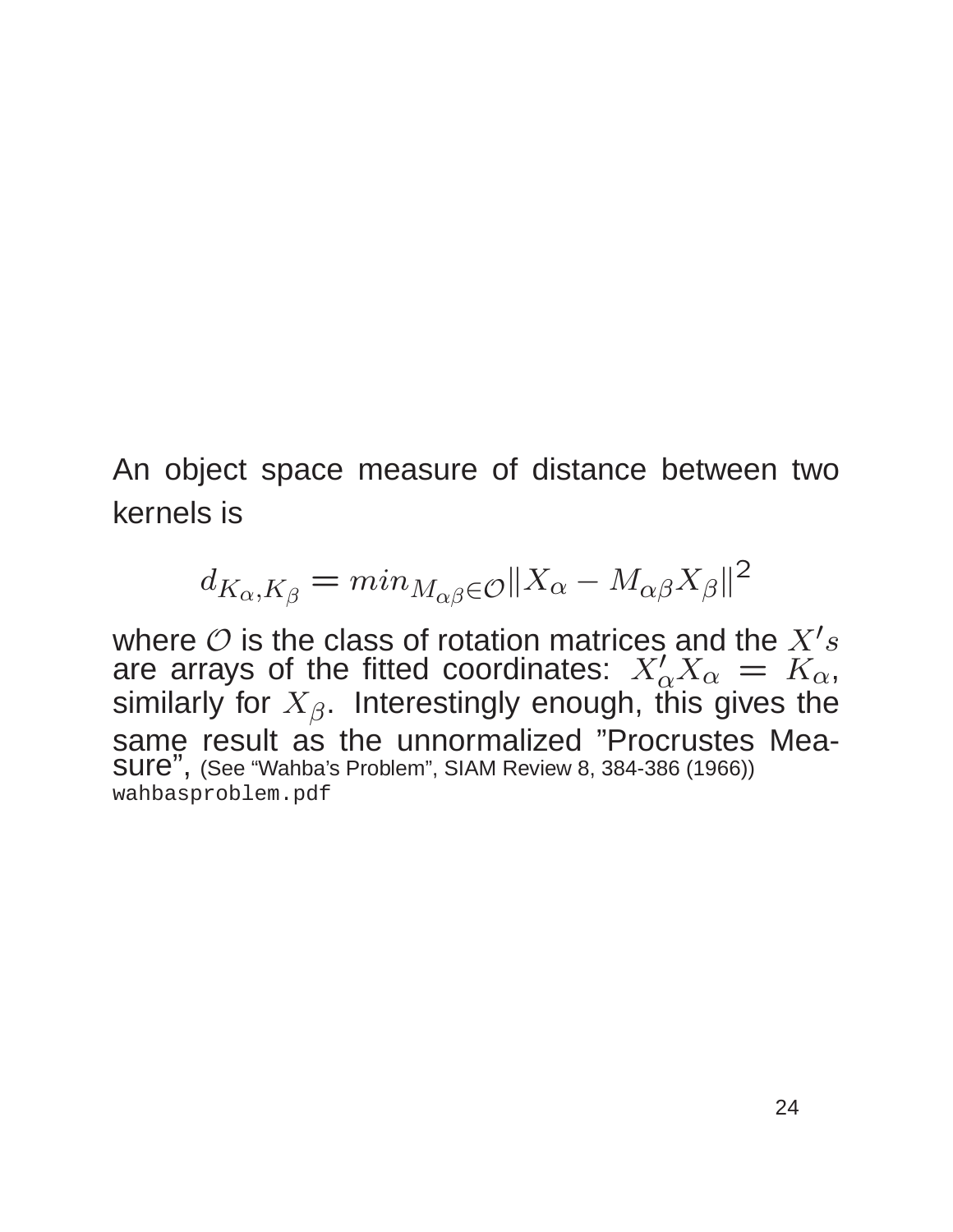



Eigensequences as a function of  $\lambda$  for the  $K_{\lambda}$  for the noisy toy data. Recall that the minimum of the procrustes measure is  $log_{10}(\lambda) \approx 2.25 - 2.4$ .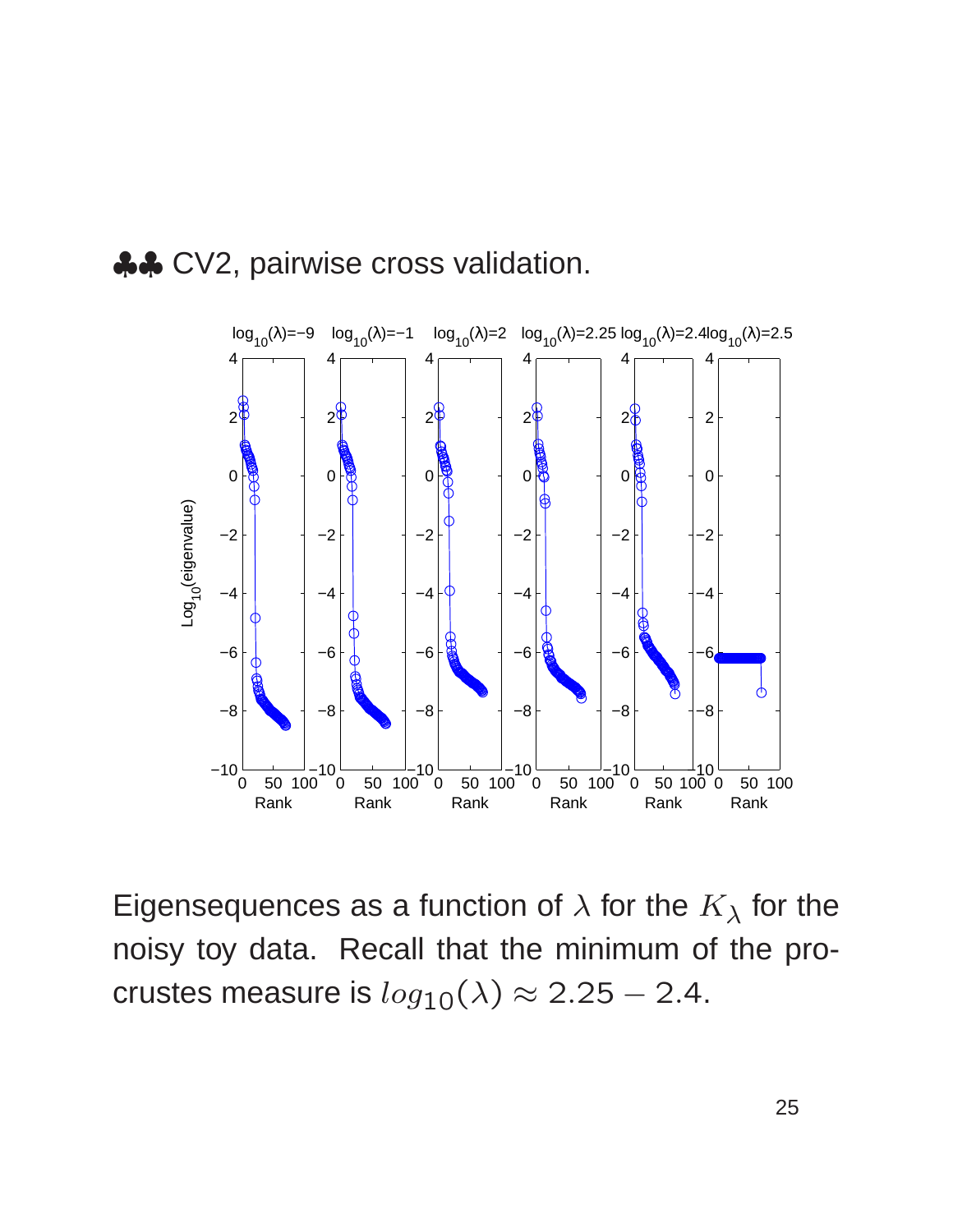♣♣ CV2, pairwise cross validation (cont.)

To do CV2, the pairwise crossvalidation, a separate tuning set with dissimilarity information is needed.

- 1. Fix  $\lambda$ . Solve the newbie problem separately for objects  $r$  and  $s$  in the tuning set to get  $\widehat{d}_{ir}$  and  $\widehat{d}_{is}$ for selected  $i = i_1, \cdots, i_L$ .
- 2. Using  $\widehat{d}_{ir}$  and  $\widehat{d}_{is}$  for  $i_1, \cdots, i_L$  obtain the newbie coordinate vectors  $x_r = x_r(\lambda)$  and  $x_s = x_s(\lambda)$ .
- 3. Compare the predicted distances  $|x_r x_s|$  to the observed dissimilarities  $d_{rs}$  to get  $CV(\lambda)$ :

$$
CV(\lambda) = \sum_{r,s} |x_r(\lambda) - x_s(\lambda)| - d_{rs}|.
$$

4. Increment  $\lambda$ .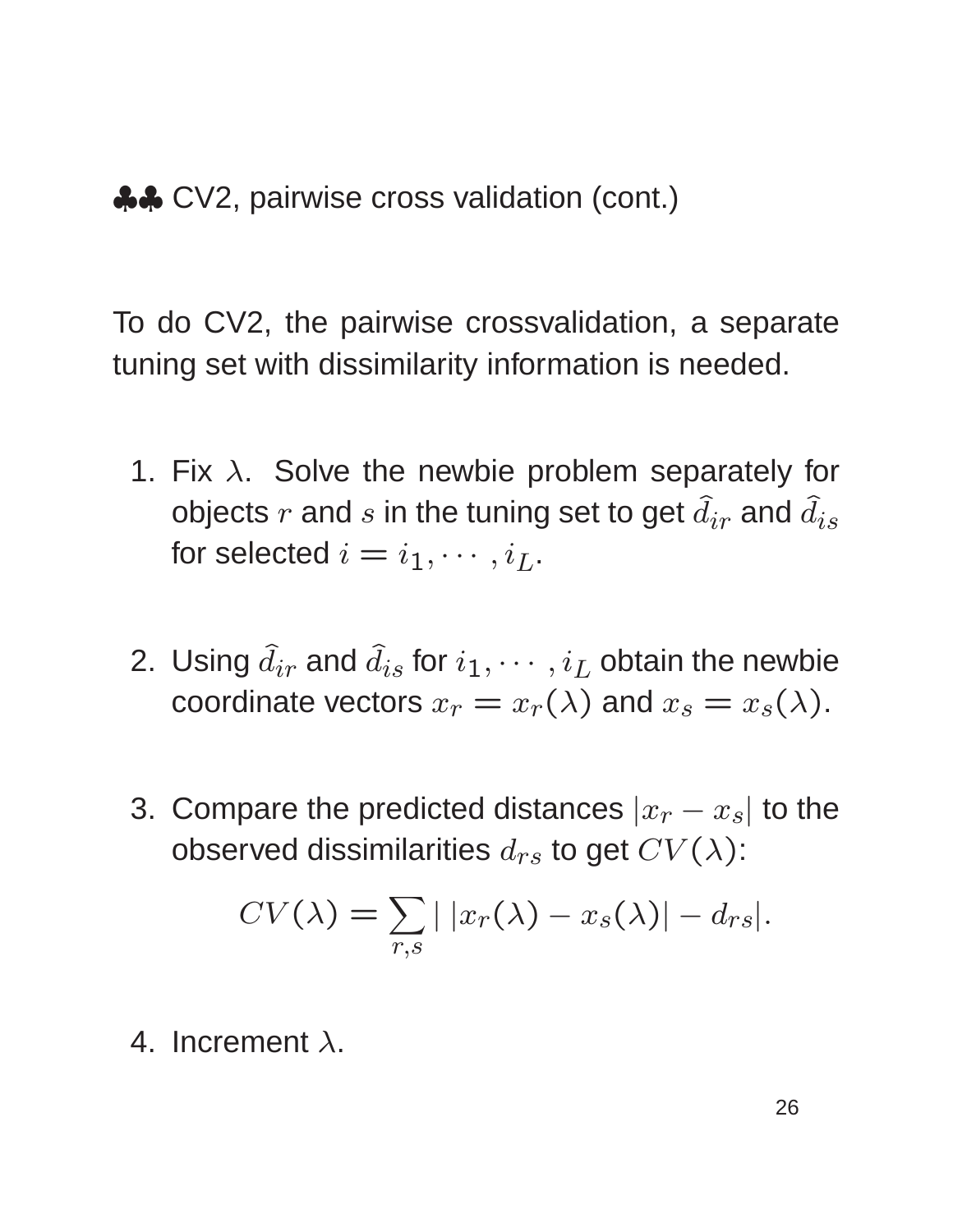



CV2 plot. Tuning set of 30 objects to give  $\binom{30}{2}$  pairs. Using 95% of the trace to evaluate the CV2.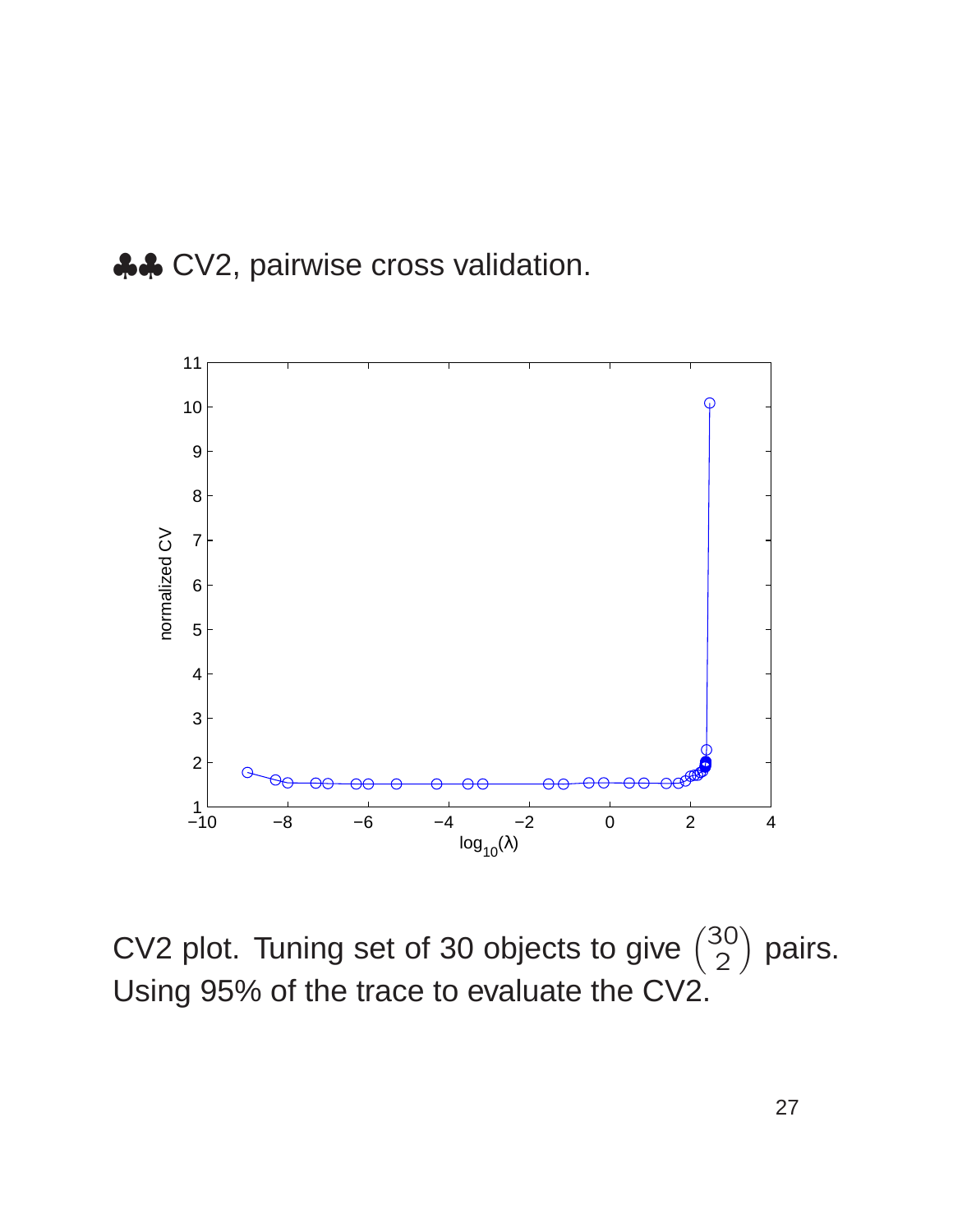

CV2 plot. Tuning set of 30 objects to give  $\binom{30}{2}$ 2 pairs. Using only the rank 2 approximation to  $K_\lambda$  to evaluate CV2. (In this toy problem we know that the "right" answer is 2.)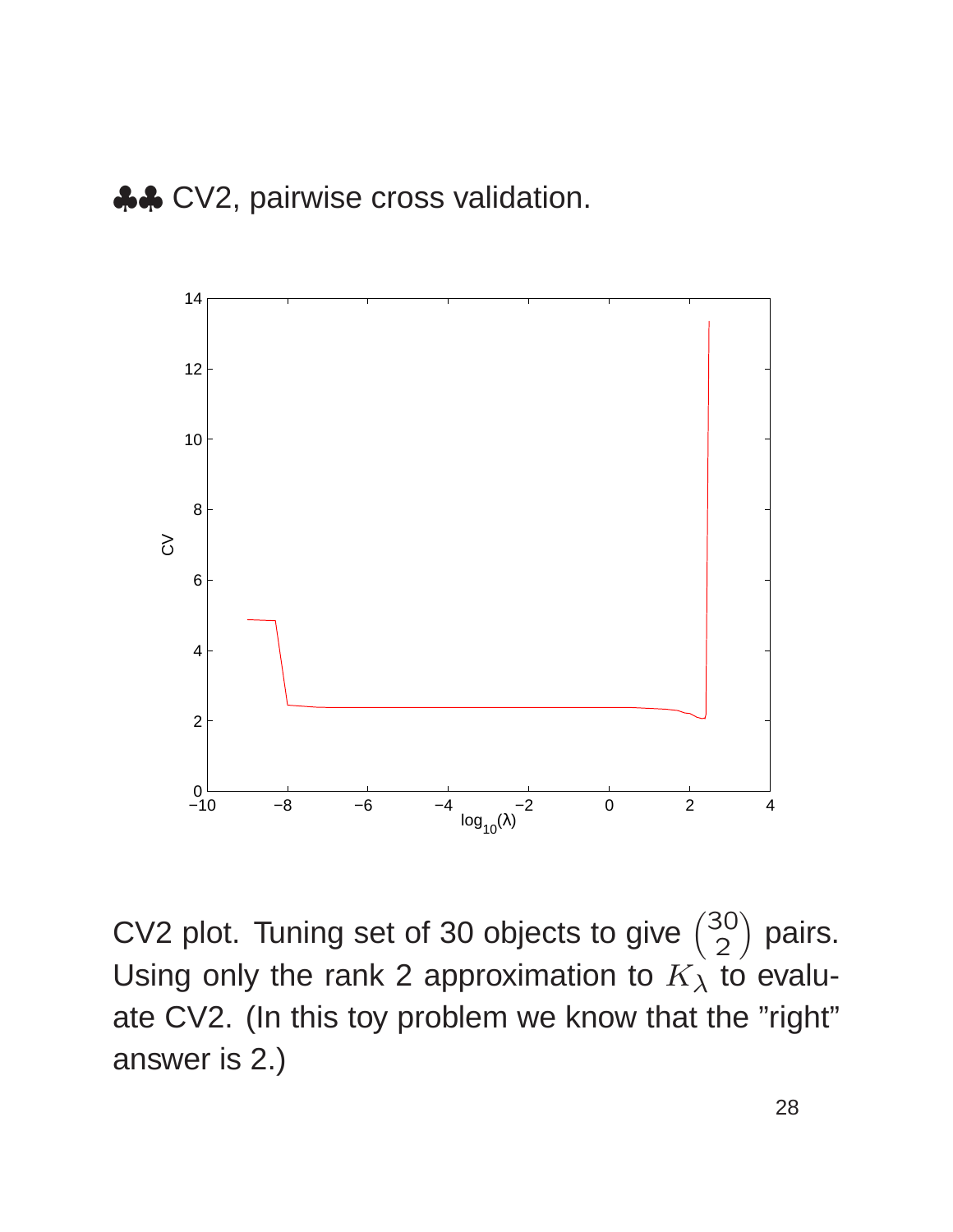## ♣♣ Multiple Sources of Information

In the case of proteins, there are other sources of information than sequence data, namely various kinds of structure information. The first question that arises when there are different sources of information might be: Are they telling you the same thing? When only (relative) distance information is available, the "Procrustes" measure provides pairwise dissimilarities between RKE's. Alternatively a simple measure of correlation is:

 $\sum_{ij} \widehat{d}^{s/2}_{ij\alpha} \widehat{d}^{s/2}_{ij\beta}$  $i$ j $\beta^{3/2}/((\sum_{ij}\widehat d_{ij\alpha}^{s})^{1/2}(\sum_{ij}\widehat d_{ij\beta}^{s})^{1/2})$ where  $\alpha$  and  $\beta$  index the different sources of information and  $s$  is a real number to be chosen.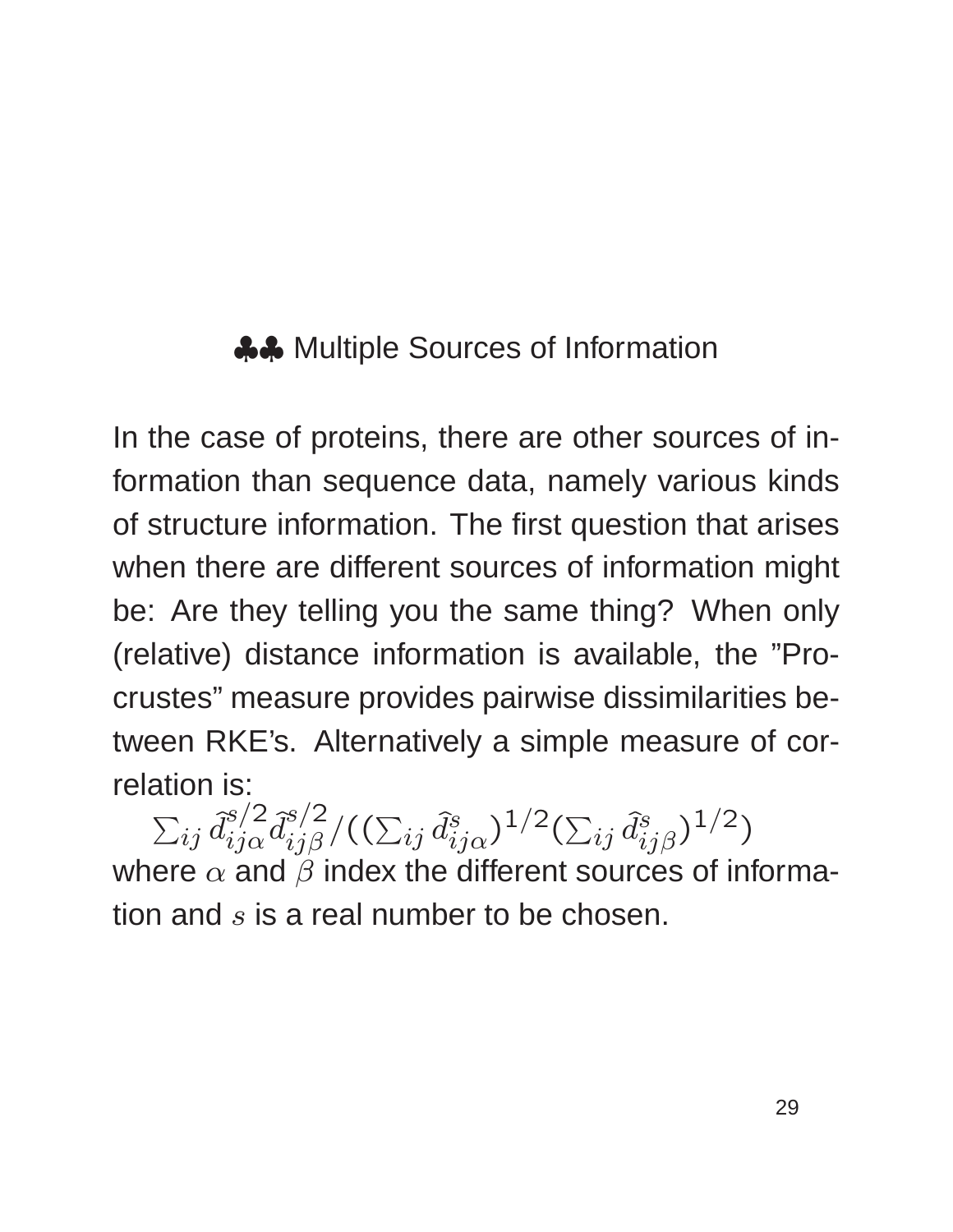♣♣ Combining Multiple Sources of Information

With labeled data, these kernels can further be examined and combined in an optimal way for classification. One way to do that follows by letting

$$
\mathcal{K} = \sum_{\alpha=1}^{p} \mu_{\alpha} K_{\alpha} \tag{4}
$$

and tuning the  $\mu$  to optimize the classification in a Support Vector machine:

G. Lanckriet, N. Cristianini, P. Bartlett, and ElGahoui. A learning the kernel matrix with semidefinite programming. J. Mach. Learning Res, 5:27–72, 2004.

## Numerous proposals have been made for in-sample tuning of SVM's, along with those in Lanckriet et al, see

G. Wahba, Y. Lin, Y. Lee, and H. Zhang. On the relation between the GACV and Joachims'  $\xi \alpha$  method for tuning support vector machines, with extensions to the non-standard case. Technical Report 1039, Statistics Department University of Wisconsin, Madison WI, 2001. tr1039.pdf

#### and elsewhere for references.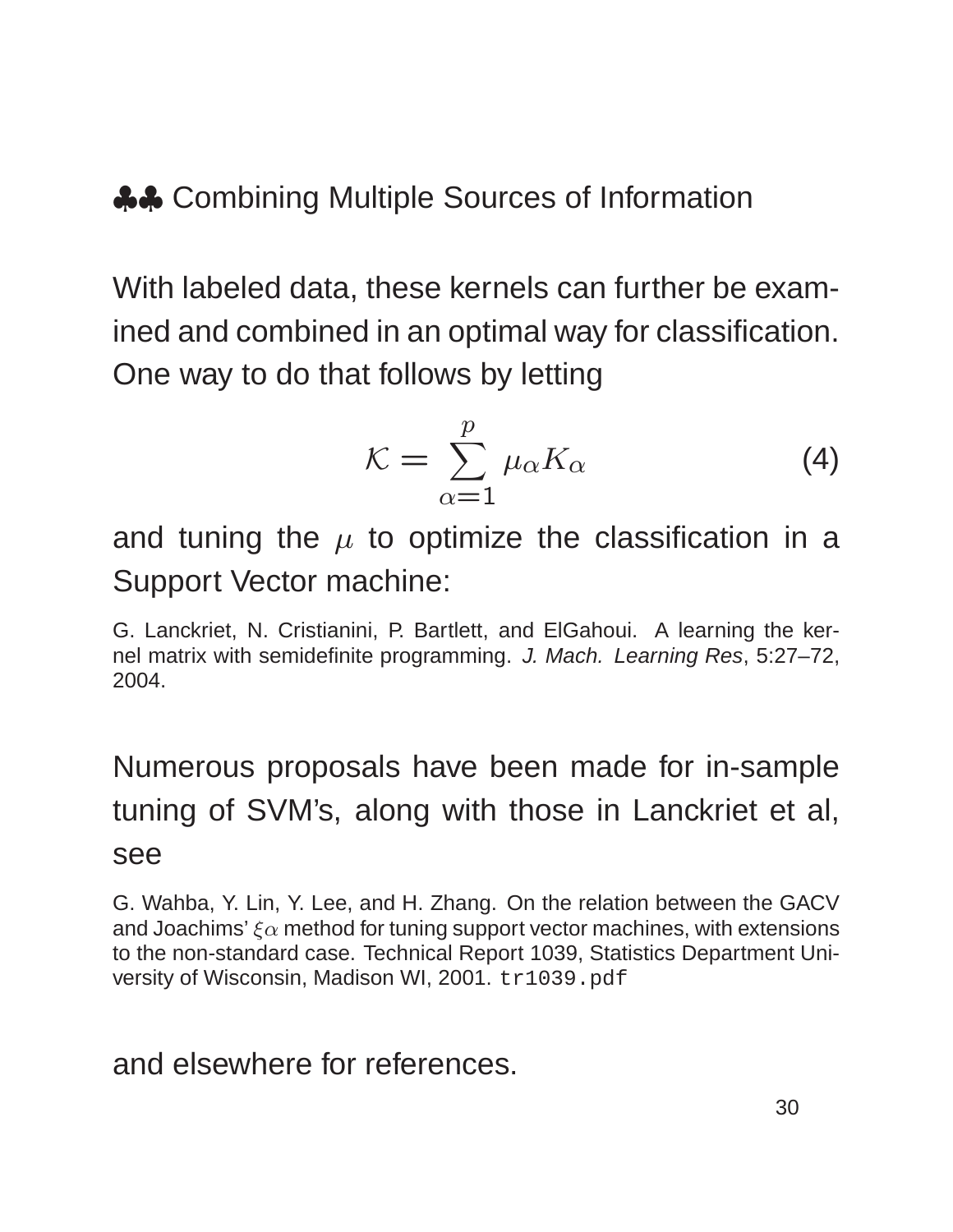Alternatively, given a fitted kernel for one source of data, an interesting question is how new information from a different source is best incorporated. The answer can be expected to be different according to whether classification (given a labeled training set) or clustering (with unlabeled data) is the goal.

Numerous open questions.